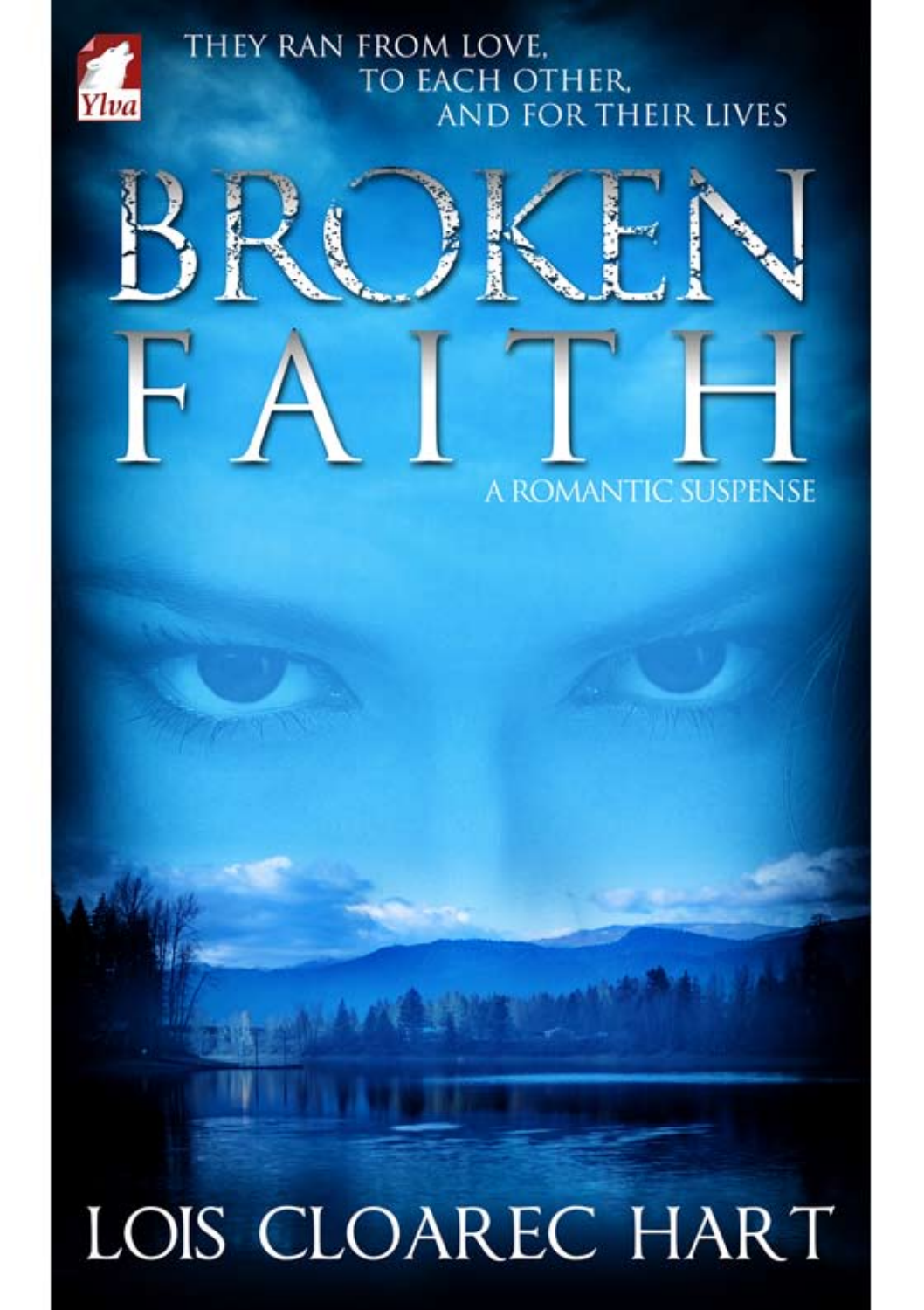## **BROKEN**

### **FAITH**

*by Lois Cloarec Hart*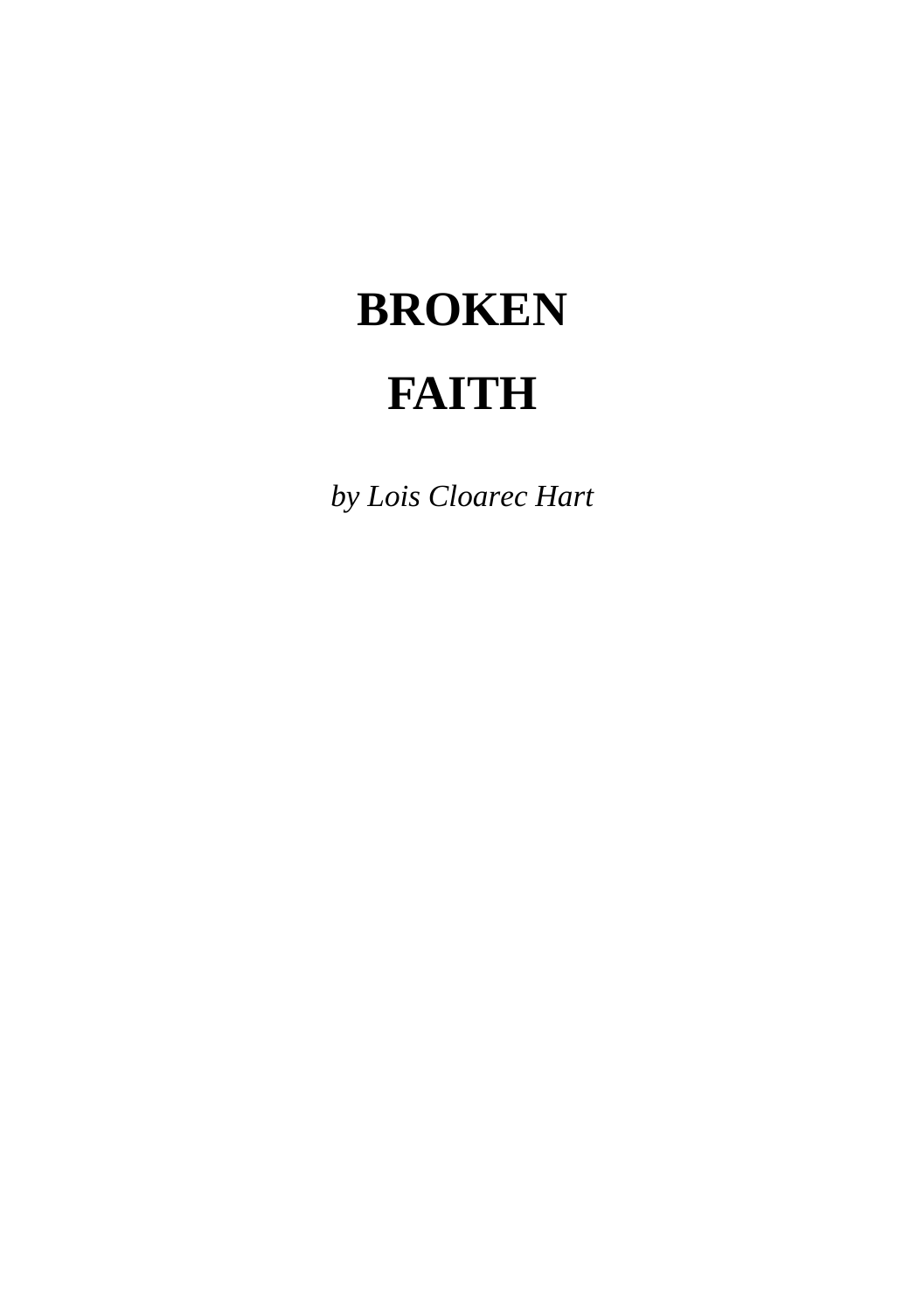*Dedication*

*Day We leapt in faith We landed in love*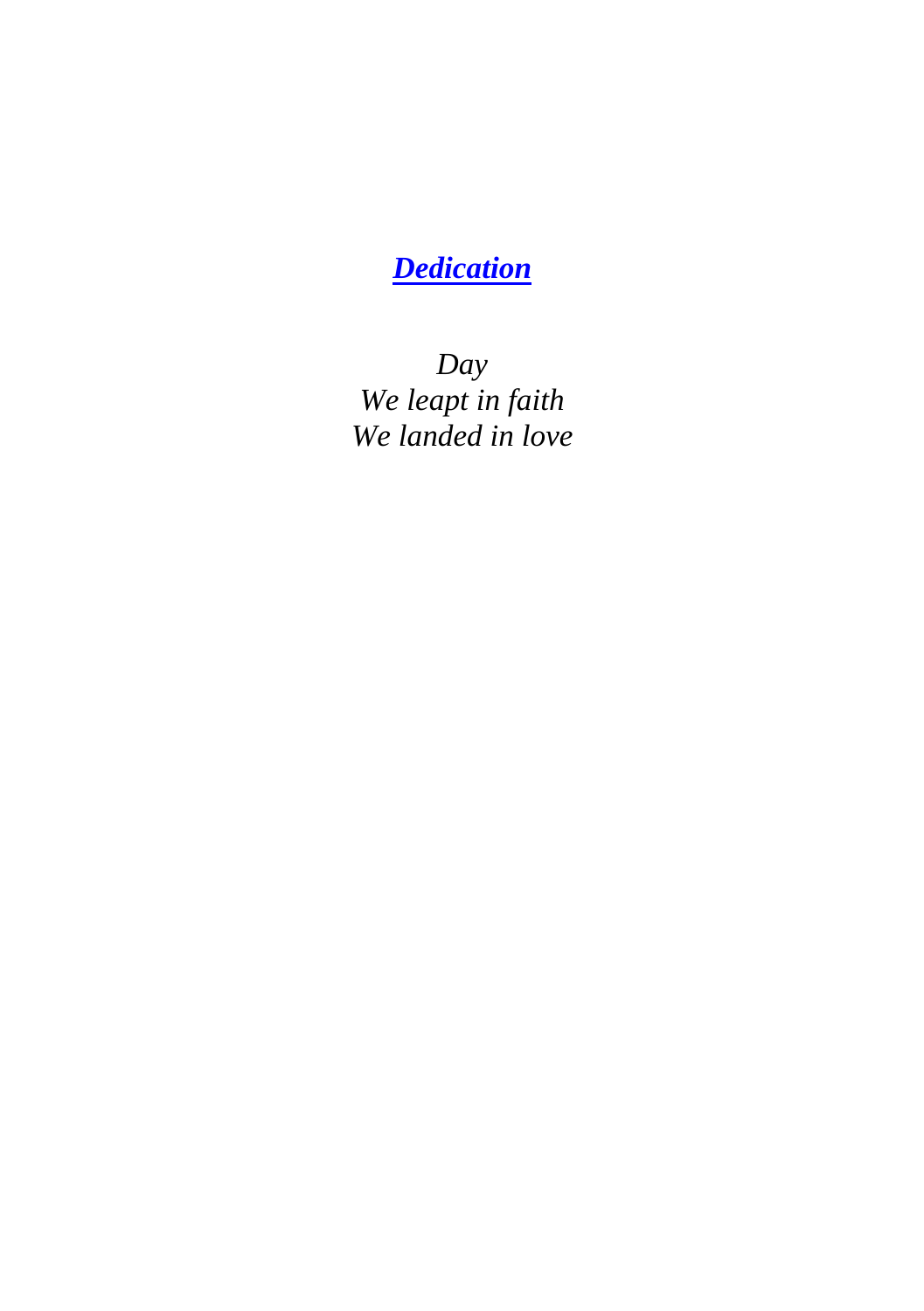#### *Acknowledgements*

Revising *Broken Faith* was a trip back in time. When I originally wrote the novel, Facebook didn't exist, smart phones were in the early stages of development, texts still referred to books, and only birds twittered. I chose to keep the technological anachronisms intact, so don't be shocked when a couple of characters don't even carry cell phones.

One thing that hasn't changed is how much my writing improves with the skilled input of my trusted long-time collaborators. *Broken Faith* was the first story that my wife, Day Petersen, worked on with me from concept to completion. Kathleen GramsGibbs, who has spent years editing my stories, was also involved in *Broken Faith's* revision process. They are a joy to work with, and I am deeply grateful to both.

This time around I also had the benefit of working with Ylva's Renaissance woman, writer-editor, Sandra Gerth. Sandra, you took on the task of breaking me of a lot of bad habits, and you did it with kindness, tact, and a great sense of humour. I don't know when I've enjoyed a challenge as much. Thank you for all you taught me and for making it fun and (relatively) painless. I look forward to our next collaboration, *The Rise of the Autonomous Body Parts.*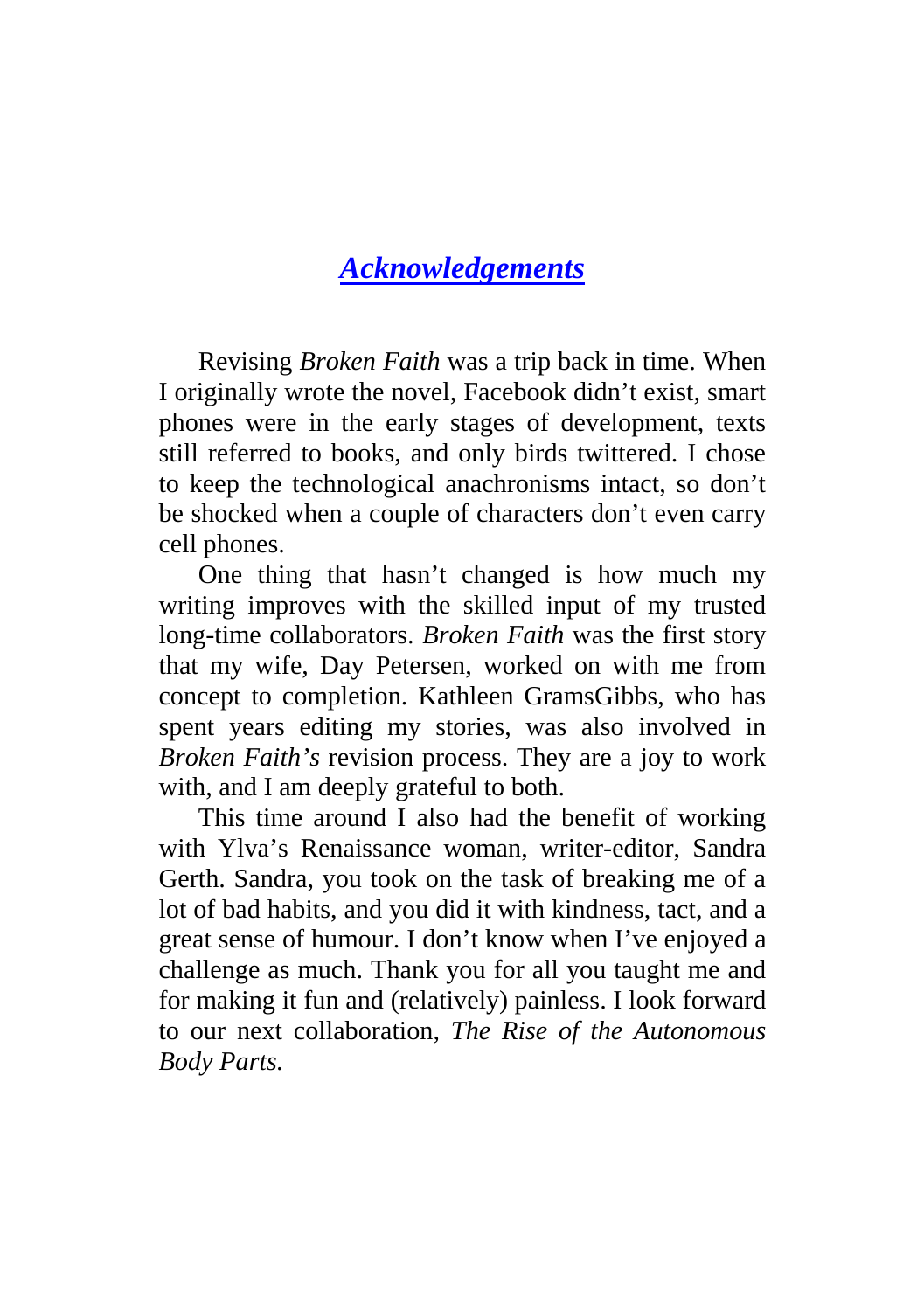#### *Chapter 1*

Marika leaned against her apartment door, her shoulders slumped as she listened to the muted rumble of the elevator down the hall. Long after the sound died, she pushed herself upright and returned to her living room. She stood silently until Spooky wound himself through her legs. With a faint smile, she stooped and picked up her feline companion.

She stroked his soft fur as she wandered to the sliding door that opened onto a small balcony. She pushed the door open and went outside. Usually, she found the breathtaking panorama of distant mountains and winding river soothing, but on this day, it did nothing to calm her heart or mind.

With a sigh she turned back into her apartment and raised the cat to eye level. "I sent your buddy away, Spooky."

The cat blinked.

"You know I had to, Mister." Marika cradled the cat against her shoulder and whispered into his fur, "It was the right thing to do. She doesn't love us, Spook. At least not that way."

When the feline began to squirm, Marika set him on the floor. They parted company: the cat headed for his favourite perch on the couch and Marika for her piano under the large bay window.

Marika trailed her index finger over the shining mahogany of the Baldwin baby grand, circled it, and pulled out the bench. Once seated, she contemplated the keys for a long moment, then began to play.

The melancholy sounds of Chopin's *Prelude in E Minor* filled the room. Suddenly, Marika slammed her hands down on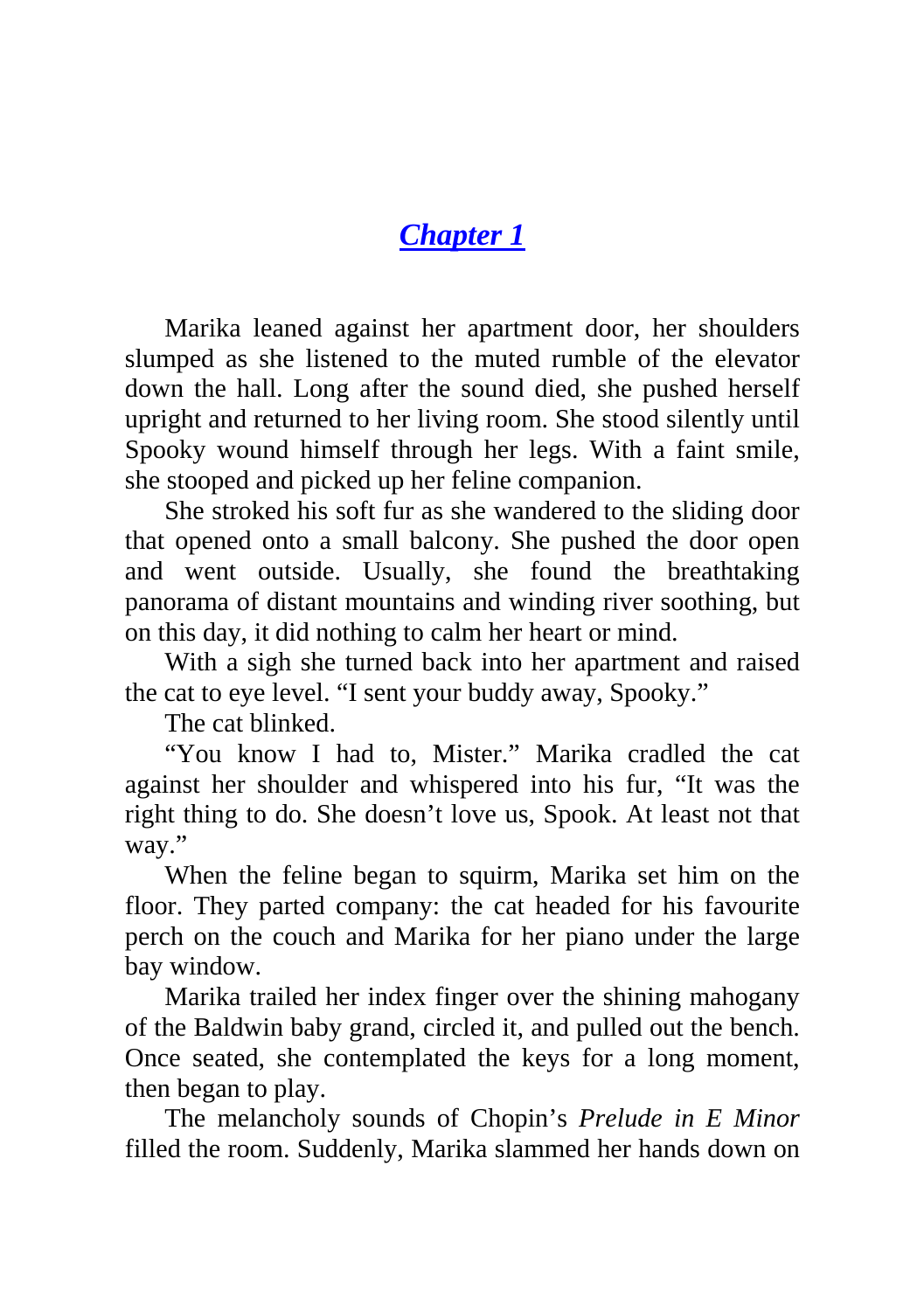the keys and startled her somnolent cat with the discordant cacophony.

"Well, Spooky, I told Terry I had a date tonight. I wouldn't want to be a liar, would I?" She strode to the phone and punched in a number. "Cass?"

Marika winced at the burst of triumphant laughter in her ear.

"The last time I saw you, you said you wouldn't be back," Cass said. "Changed your mind?"

Marika rubbed the fine furrow that had appeared in her forehead and pinched the bridge of her nose. "Yes. Look, are you up for some company tonight?"

"I trust you remember what to bring?"

"I do." Marika's voice was sombre.

"All right. Then I'll expect you within the hour. Don't make me wait."

"I won't. I'm leaving now."

A click sounded on the other end of the line.

Marika hung up the phone and glanced over at her cat. "Guess you'll have to look after yourself tonight, Spook." She grabbed her handbag and stopped to deposit an affectionate caress on her pet. "You be good, and I'll see you in the morning."

Spooky stretched and purred under Marika's hand.

She whispered, "I'm sorry," then turned and walked out.

 $~ 2 * * * * 2$ 

The grocery bag held only essentials, but it felt heavier than usual to Rhiannon. Even the backpack slung over her opposite shoulder was unusually burdensome. She raised her downcast eyes and looked down the street for her bus. *I must've missed the 7:40. Figures. What else can happen to screw up this lousy day?*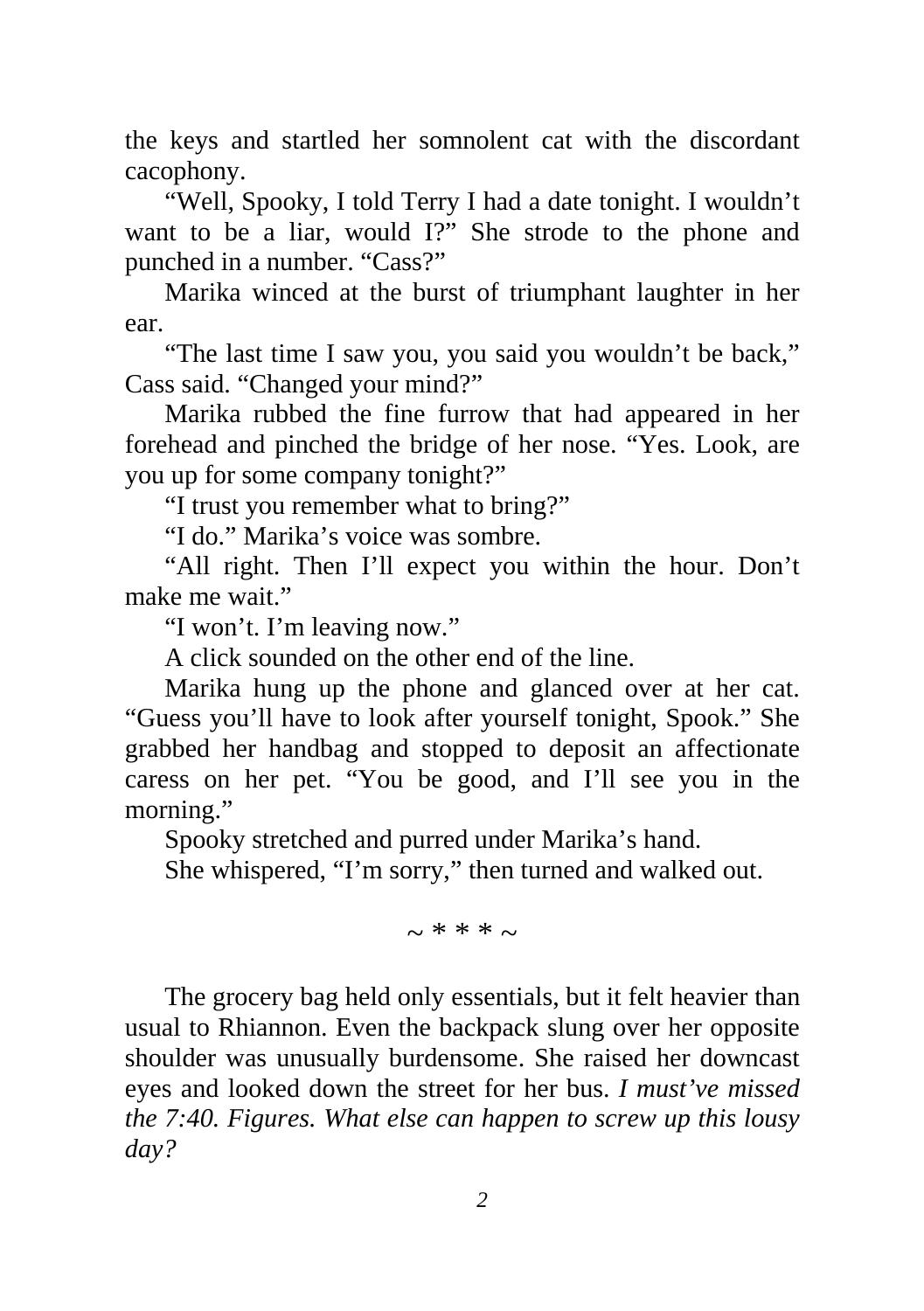Someone rushed around the corner of the plaza and slammed into Rhiannon.

The impact drove the breath from her lungs and the pavement from under her feet. She flew back and lost the contents of her bag all over the sidewalk.

Rhiannon raised herself on scraped elbows and stared at the oranges rolling across the sidewalk. *Shit. They weren't even on special.* 

"Oh my God, I'm so very sorry," the person who had slammed into her said. "I wasn't looking where I was going."

Rhiannon accepted the proffered hand and stumbled to her feet. To her surprise, she knew her inadvertent mugger.

"Are you all right?"

"I'm fine, Ms. Havers. No harm done." Rhiannon knelt to gather her scattered groceries. *Except for my oranges.* She frowned at the sight of her now less than perfect produce.

Marika Havers helped with the recovery process. "Do I know you, Miss?"

"I work for Mr. Owen." Rhiannon stuffed her groceries into the rumpled brown bag.

"Oh, of course." Ms. Havers' voice was uncertain.

*She has no idea who I am. Not that it matters.* Rhiannon rose and balanced her bag.

Ms. Havers tucked the last couple of items into the top and picked up the backpack. She hung it over Rhiannon's shoulder and peered at her with concern. "Are you sure you're okay? May I offer you a ride somewhere?"

"No." Rhiannon realized her rejection sounded brusque, but she lacked the energy to allay her assailant's guilt. "Thanks anyway, but my bus just arrived." She hurried to catch her bus. When she was on-board, she looked back at the plaza in time to see Ms. Havers disappear into the liquor store.

Rhiannon settled back and decided that the collision had been an appropriate end to a very bad day. She leaned her head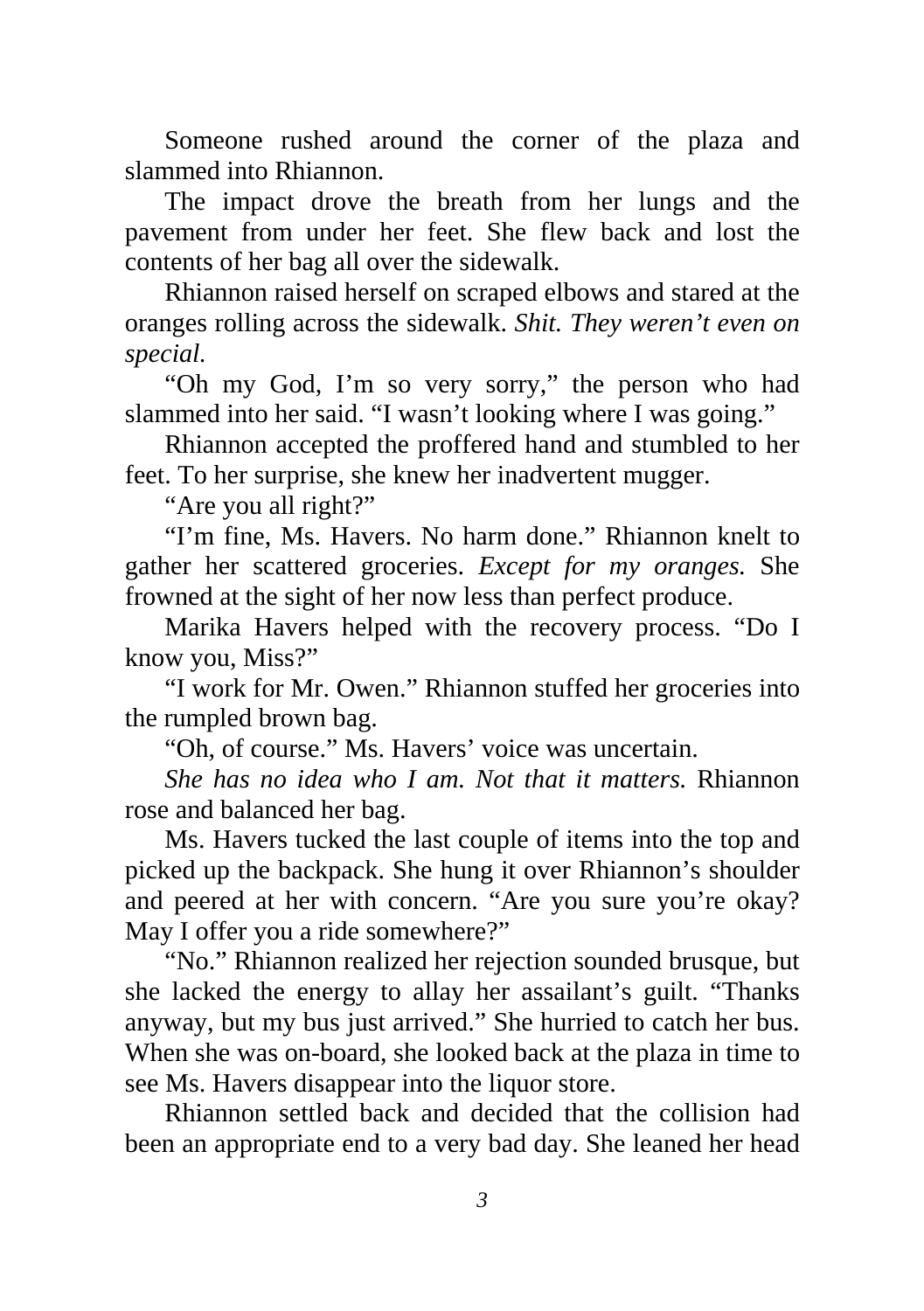against the window. She felt as if she'd run a marathon, though she'd been at her desk the entire day.

Rhiannon flexed her back, but stopped when a muscle threatened to knot.

When the bus approached her stop, she picked up her grocery bag and swayed toward the middle exit.

As she approached her house, Rhiannon glanced across the street. She wasn't aware she held her breath until she released it in a sigh of relief.

The King brothers and their cronies were mercifully absent. Winters were usually quiet on her street, but spring and summer drew the thuggish brothers out into their filthy, littered yard. They would lounge on their motorbikes and drink beer with their buddies to the raucous accompaniment of cranked up music.

Neighbours had long ago learned to stay out of the brothers' way. Mrs. Greeley had called in a noise complaint to the police three years ago, only to have most of her windows mysteriously broken, garbage strewn about her yard, and her Corgi hung from a mailbox two nights later.

When the police came to question the King brothers in the matter, their pals provided alibis. The neighbours, who had gathered when the police arrived, watched helplessly as the officers drove off while the brothers laughed and sneered. Mrs. Greeley moved away, and since then, everyone else played deaf, dumb, and blind while the brothers lorded it over their small, captive kingdom.

Rhiannon kept her head down, scurried to the gate leading into her yard, and nudged it open with an elbow. She stepped deftly around broken pavement, and went up the creaky wooden steps to the front door. She pushed her way in and winced at the sound of voices coming from what her aunt grandly called the parlour.

"Anne," her aunt called.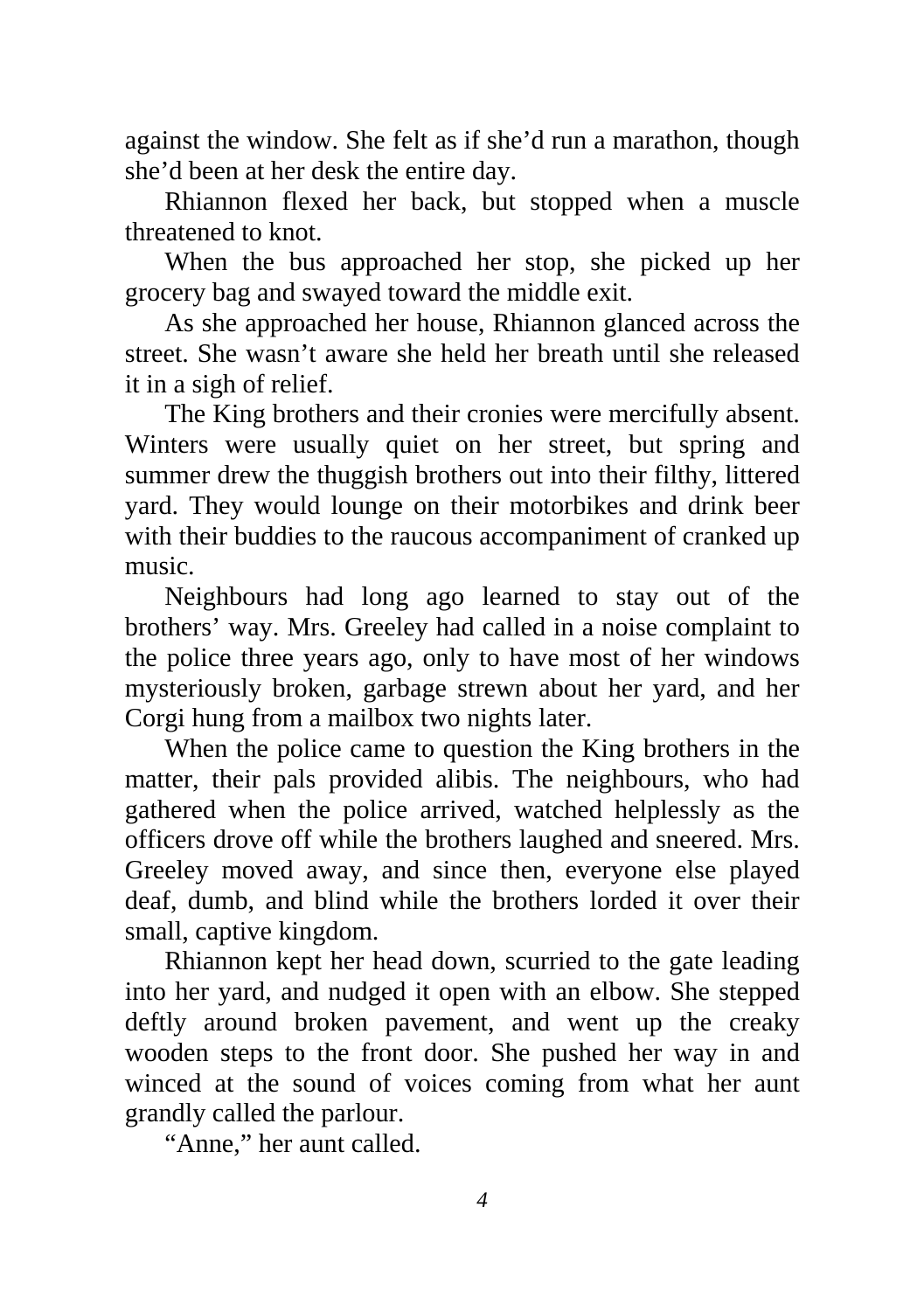Rhiannon cursed inwardly, but responded to her aunt's summons.

Her aunt stood in the parlour doorway and clutched the arm of a tall, weedy man Rhiannon had never seen before.

For a long moment, Rhiannon eyed the stranger, struck by the sheer homeliness of the man. Well over six feet tall, and spare to the point of gauntness, he had thinning blond hair, deep-set pale green eyes, and a prominent Adam's apple. Wire rimmed glasses perched on a prominent beak, and he reminded her of a caricaturized Ichabod Crane.

She glanced past him and her aunt's bulk.

The other three members of the "henhouse"—as she termed her aunt's closest friends—clustered in the parlour.

"Anne, I want you to meet our new priest, David Ross. Reverend Ross, this is my dear niece, Anne."

Rhiannon grimaced at the phony affection in her aunt's voice, but nodded at the Anglican priest.

He smiled at her. "It's nice to meet you, Anne."

"It's Rhiannon."

Reverend Ross' pale eyebrows rose. "Rhiannon, then. I've been looking forward to meeting you. Your aunt speaks highly of you."

Rhiannon choked back a snort of disbelief and caught the warning glitter in her aunt's cold, flat eyes. "Nice to meet you, too, Reverend Ross. If you'll excuse me, I've got to get these groceries put away."

"May I give you a hand?" Reverend Ross reached for the grocery bag.

Rhiannon backed away and shook her head. "No, thanks. I'll take care of it." Unwilling to linger longer, she scrambled up the narrow flight of stairs.

"I hope I'll see you again soon, Rhiannon."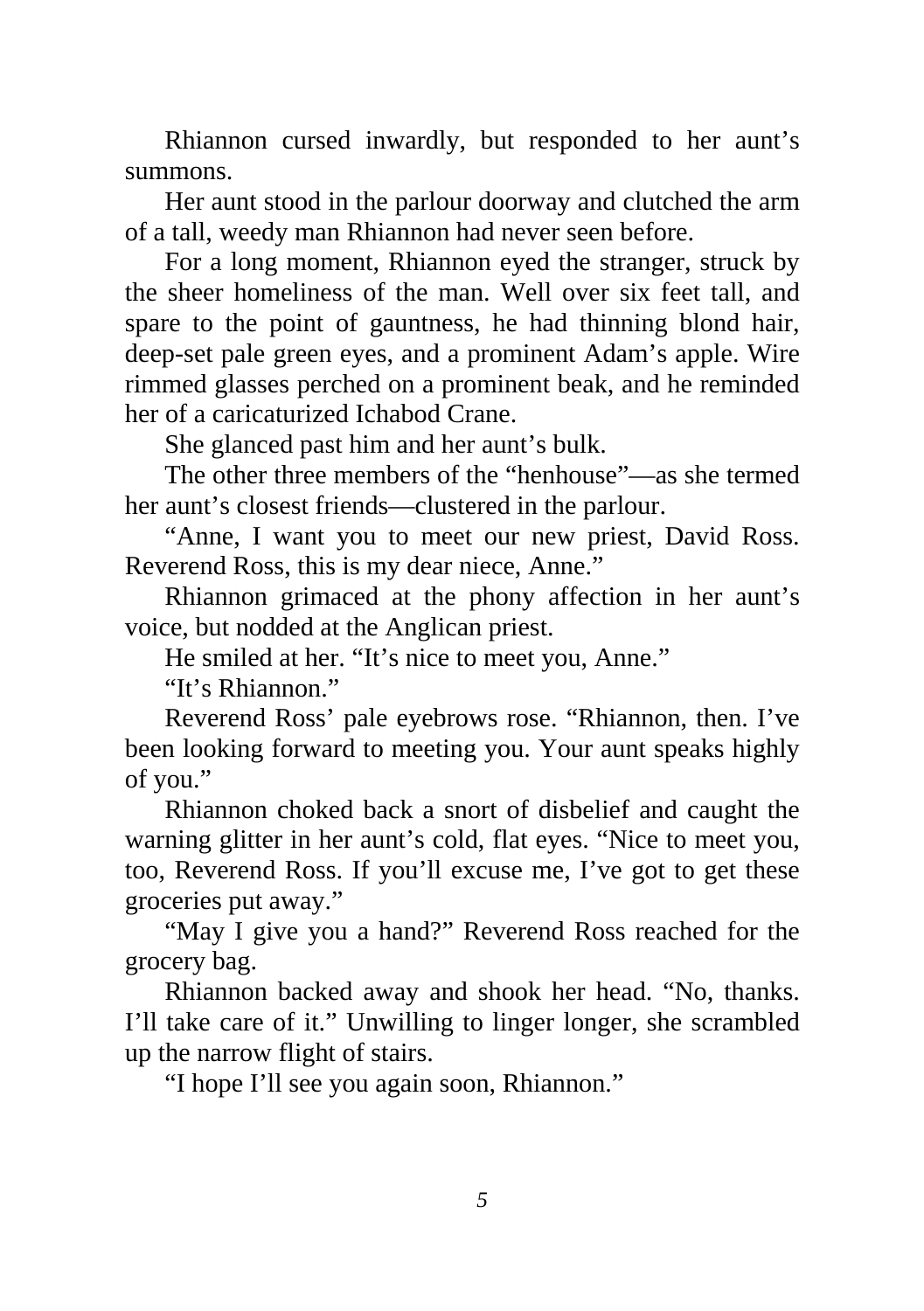Rhiannon would have laughed at the minister's words, but was mindful of her aunt's presence. "Not this Sunday, Reverend."

"I'm afraid my niece is something of a lost sheep. I haven't been able to convince her to come with me to services for years now, though Lord knows I try."

Rhiannon gritted her teeth, but didn't bother to rebut her aunt's comment. Compulsory church attendance had been one of a multitude of bewildering rules that had overwhelmed her when she had been remanded into her aunt's unwilling custody as a frightened eleven-year-old. "Never again, auntie dear. You lost the right to dictate anything to me the first time you took my rent money in your fat, greedy, money-grubbing fingers." Rhiannon knew her words were inaudible to those downstairs as she stalked down the hall to her room, but it still felt good to vent.

She reached her bedroom door and set the backpack and groceries down while she dug keys out of her pocket. The padlock had been another non-negotiable item when she agreed to alter her household status to that of a paying tenant. She entered the room and closed the door behind her.

Rhiannon set the grocery bag on the table under the two narrow windows, but before she removed her purchases, she took a folded piece of paper out of her pocket and surveyed her walls. She examined the multitude of drawings displayed on every available patch. It was getting harder and harder to find a place to put her latest renderings.

Finally, she spotted an opening between a dragon and child flying a kite. She re-arranged two pictures of her late parents that had long ago curled with age, and pinned the new drawing beneath the dragon.

She stepped back, studied the altered layout, and nodded. Her gaze settled on the latest addition and she smiled fondly. It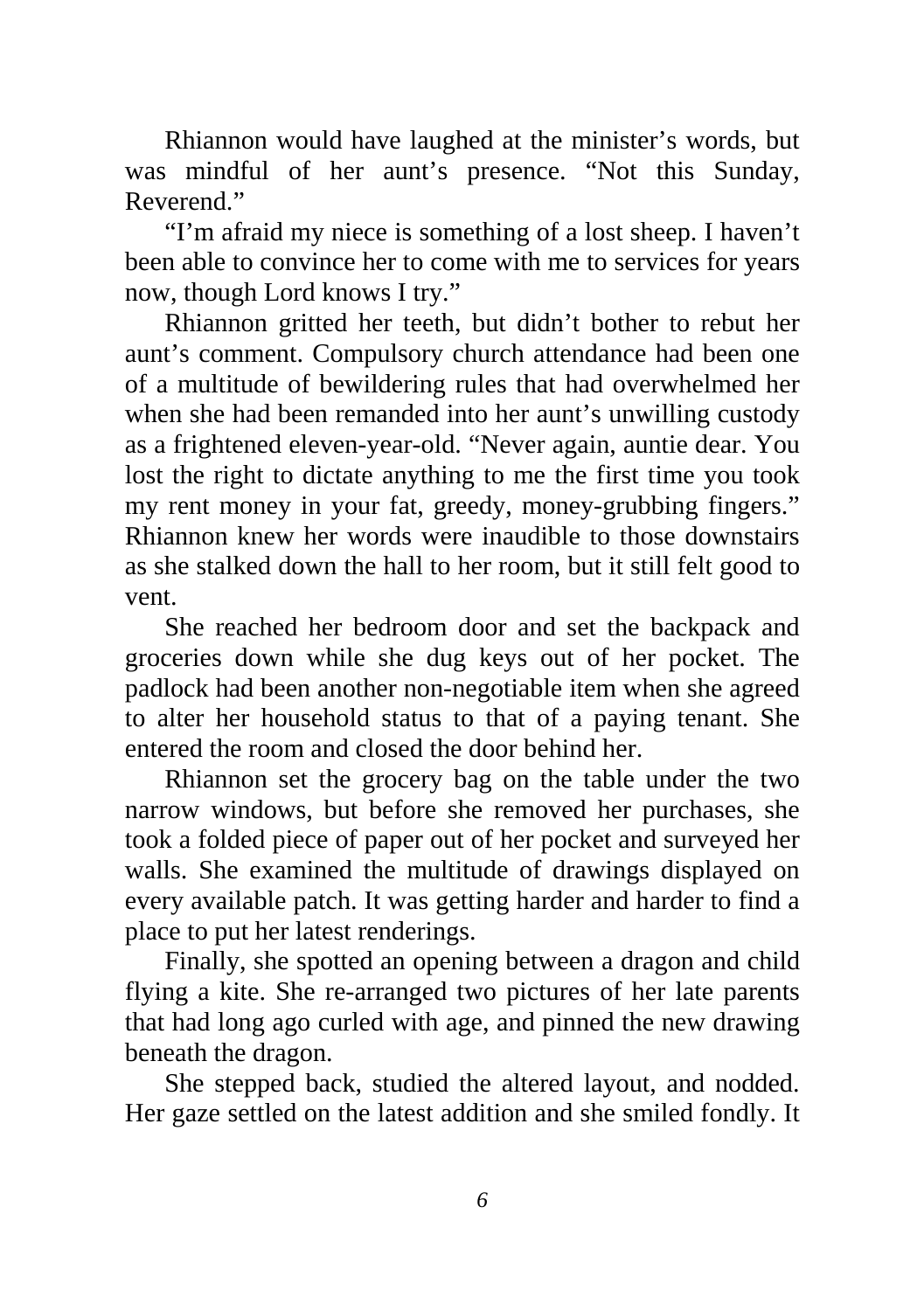was a drawing of her boss, Len Owen. She'd done it on her lunch hour, before his disconcerting afternoon announcement.

Her smile faded. *Damn it. Why'd you have to take the Vancouver position anyway?* 

Rhiannon shook her head. The odds of finding another boss who would treat her as kindly as Mr. Owen were longer than Hettie turning into a loving relative.

With a sigh she turned to put away her purchases in the cardboard boxes that held her dry goods and limited assortment of dishware.

She poured herself a bowl of cereal and covered it with milk before depositing the container and oranges in her old bar fridge.

Rhiannon sat down on the room's single, straight-backed chair to eat as she idly contemplated the dilapidated and wheelless car in the yard across the alley. She had long ago decided that sparse meals were a small price to pay to avoid her aunt's kitchen. She managed fine with what she had, and since she was responsible for the cost of her own groceries, her aunt couldn't protest the arrangement.

When she finished her supper, Rhiannon took her dishes and backpack down the hall to the bathroom. She hung her towel and bathing suit over the shower rod and then rinsed her dishes in the sink.

Rhiannon finished drying her dish and spoon and returned to her room. Voices droned downstairs, and, aware of her aunt's fondness for talking people's ears off, she smirked in sympathy for the captive priest.

Back in her room, she browsed the stack of library books on the table. She'd read most of them already, and neither of the two still unread caught her attention tonight. Instead, she opened the bottom drawer of the legless bureau to retrieve a bankbook.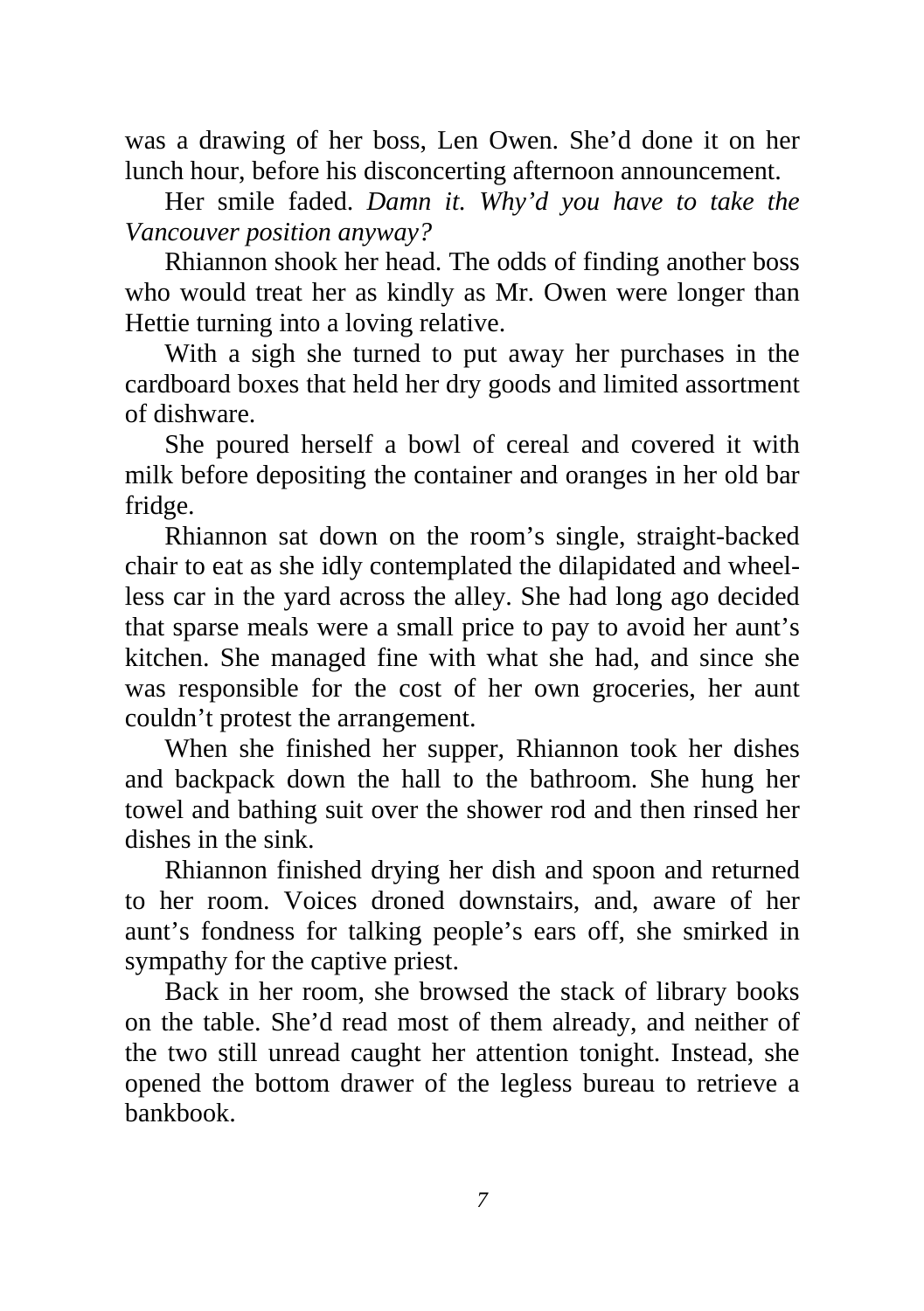Rhiannon snapped on the naked overhead bulb and lay down on her bed. She doubled the thin pillow behind her head and opened the well-thumbed book to the last page with notations on it.

She stared at the balance and did some calculations in her head. *Won't be too long now. Maybe six or seven more paydays and I'm at the magic five figures.* Rhiannon laughed softly. *I can just see the look on Hettie's face when I toss her the house keys. I won't even say goodbye. I'm sure as hell not going to tell her where I'm going.* 

With every payday, Rhiannon's dream drew a little closer; and, safe within her locked room, she allowed herself the luxury of dreaming of the day she had been working toward for so long.

 $~...$  \* \* \*  $~...$ 

David awkwardly disengaged from the clutches of the nattering women and made his exit.

He breathed a sigh of relief as he shook off the stultifying after-effects of an hour in his congregants' company. As was his custom, he lost himself in contemplation while he walked to his church and the rectory, situated a few blocks away in the inner city.

*What an odd duck Hettie Walker's niece is.* Just this side of hostile, Rhiannon was an enigma. Her intelligent, penetrating eyes held a deep reticence, but David sensed that was their usual state and not directed specifically at him. He wondered what caused such wariness in one so young, and felt a budding compassion for her.

Miss Walker had deflected his initial attempt to inquire about her niece, which only made him more curious. David had allowed the subject to drop, but his inquisitive mind refused to let go of the memory of Rhiannon's suspicious eyes. If he were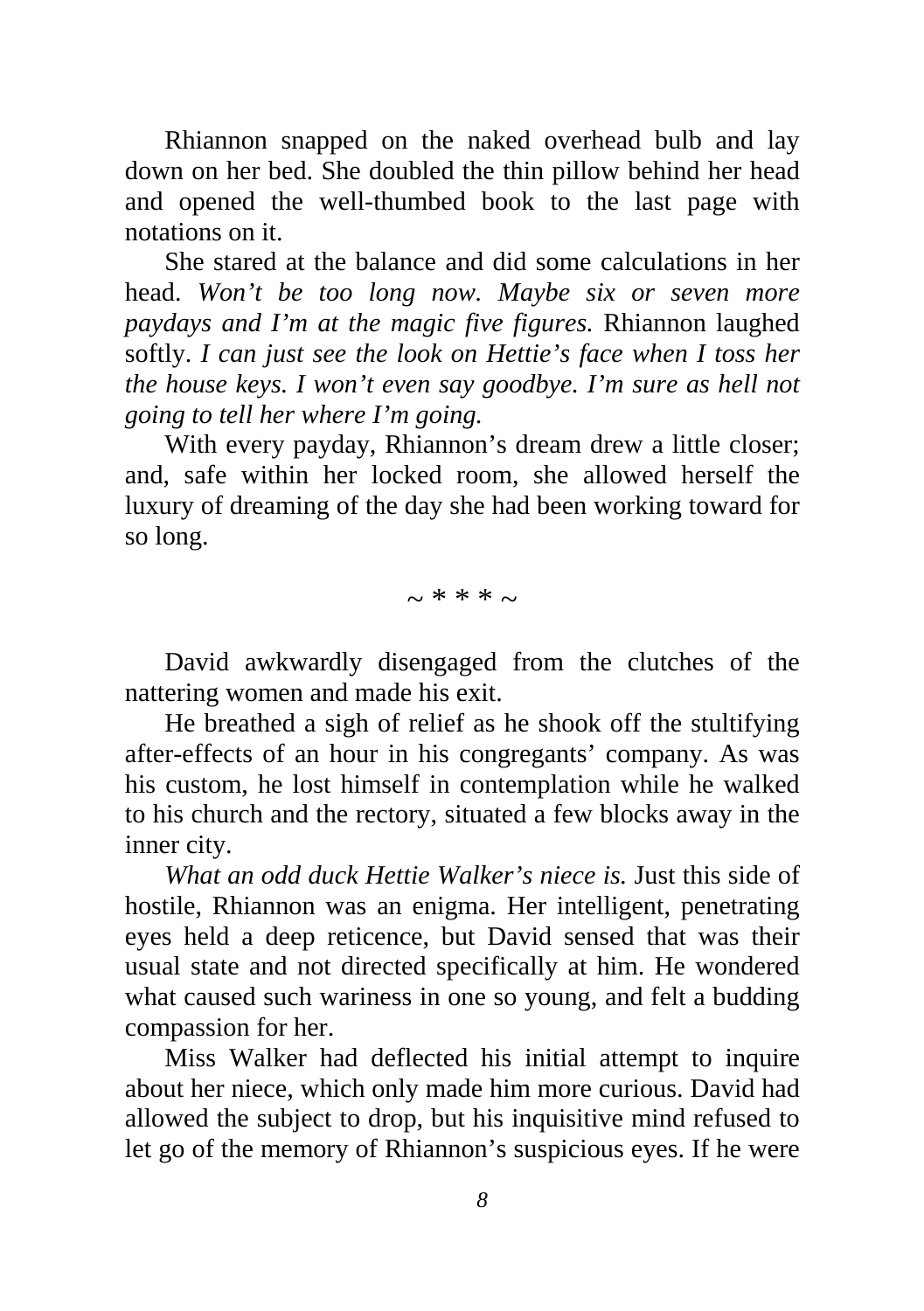to believe Hettie and her friends, Miss Walker had heroically borne the burden of her ungrateful niece's care because it was her Christian duty. But David had honed his instincts through two decades of ministry and he knew he'd only heard one, very slanted side of the story.

*Tupper.* The thought made David smile. If anyone would know both sides of the story, it was the ancient, garrulous sexton who did everything around the church from sweeping floors to setting out hymnals.

Deep in his ruminations, David stepped off the curb without looking and barely avoided being hit by a car. The angry driver signaled his outrage in no uncertain terms. David waved sheepishly as he chastised himself for his lack of attention, well aware that he was prone to lose sight of the outer world while he wandered happily in his inner one. Determined to at least make it back to his rectory in one piece, David carefully checked the street before starting across it again.

 $~ 2 * * * * 2$ 

Across town from her condo, Marika stopped before Cass' door and drew a deep breath. She didn't allow herself time to reconsider as she quickly knocked and waited.

The door swung open. Cass leaned against the frame and eyed Marika for long moments before she smirked and held out her hand.

"It's Walker Cardhu." Marika handed over the brown bag.

Cass checked the contents and grinned. "Aren't you such a good girl." She twisted the cap off the scotch.

Marika wondered again why she had come. Even so, she knew she wouldn't leave. She had tried to stay away. It certainly wasn't as if Cass put a gun to her head to force her return. Not that Cass ever showed surprise when Marika did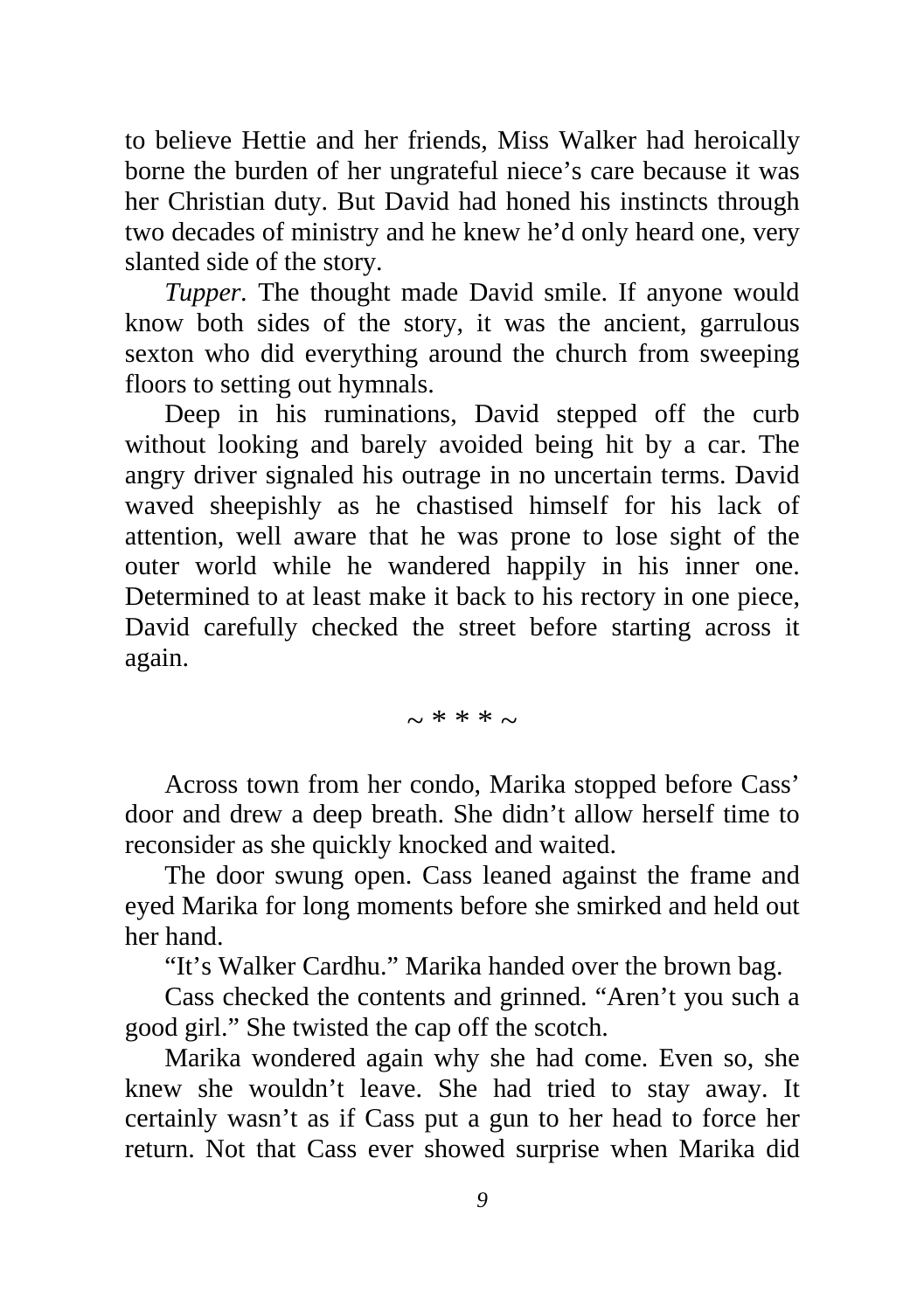reappear. Most of the time Cass wasn't even at home if Marika turned up unannounced, but when she was, Marika knew she'd be greeted with the same knowing smirk. .

Marika studied Cass as she drank from the bottle. *What is it about her? What pulls me back here?* Marika knew the answer to that, but shied away from admitting it, even to herself.

Cass replaced the bottle's cap and pinned Marika with her gaze.

Marika flinched. Cass would never stand out in a crowd. Her appearance was utterly mundane, but her eyes…her eyes were those of a predator; hungry, manic and focused intently on her.

Marika shivered, but was about to push past Cass when the sound of women's laughter coming from inside the apartment made her stop.

Cass regarded her with an insolent grin.

"You didn't tell me you had company."

Cass shrugged. "So?"

Marika retreated to the hall, and Cass made no move to stop her. They stared at each other until finally Cass called into the apartment, "You two get the hell out of here."

Loud complaints sounded until Cass turned and took a few steps inside. "Don't make me tell you twice."

Responding to Cass' snarled command, two women stumbled by Marika's averted eyes and down the hall. "She don't mean shit," one of them said to her friend. "We'll be back here before Monday."

Marika winced and quietly closed the door behind her.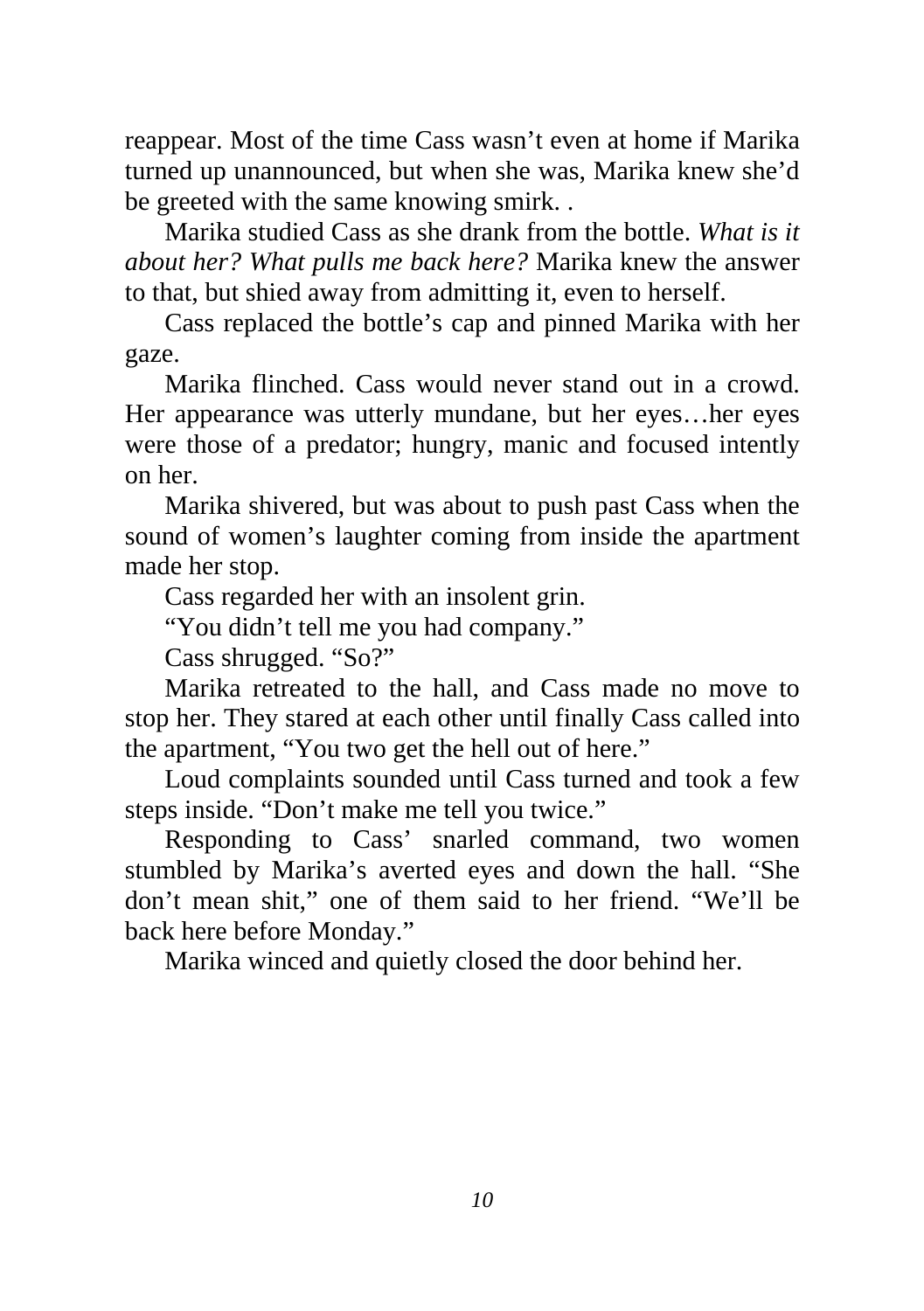#### *Chapter 2*

Marika called up another file on her computer and shook her head. Her client had a weak case for being granted refugee status, and she was hard pressed to find adequate substantiation for his hearing in three weeks.

A knock sounded on her open door. Marika looked up.

Len Owen stood in the doorway, his usual easy-going grin absent.

"Hey, stranger. I haven't seen you for a while."

"Hi, Marika. Do you have a moment?"

"For you, anytime. Come on in. Have a seat. What brings you down from Corporate?"

"I don't know if you've heard, but I've taken a position in the Vancouver office, and I'll be leaving in a couple of weeks. I'm pretty much just wrapping things up right now."

"I had heard something about that. Congratulations. I'm sure you're going to enjoy living out on the coast."

"It'll be different, that's for sure," Len said. "I'm going to take quite a hit on housing costs out there, but I sure won't miss Calgary winters. Look, I'm hoping we might help each other out here. Human Resources said that your legal assistant is leaving soon on maternity leave, is that right?"

"Yes. Marion starts her leave in two weeks, though I'm not entirely sure she's going to last that long."

"She does look ready to pop any day now. I was wondering if you've found a replacement for her yet."

Marika shook her head. "I haven't really had time to look into it. I was going to call Human Resources and tell them to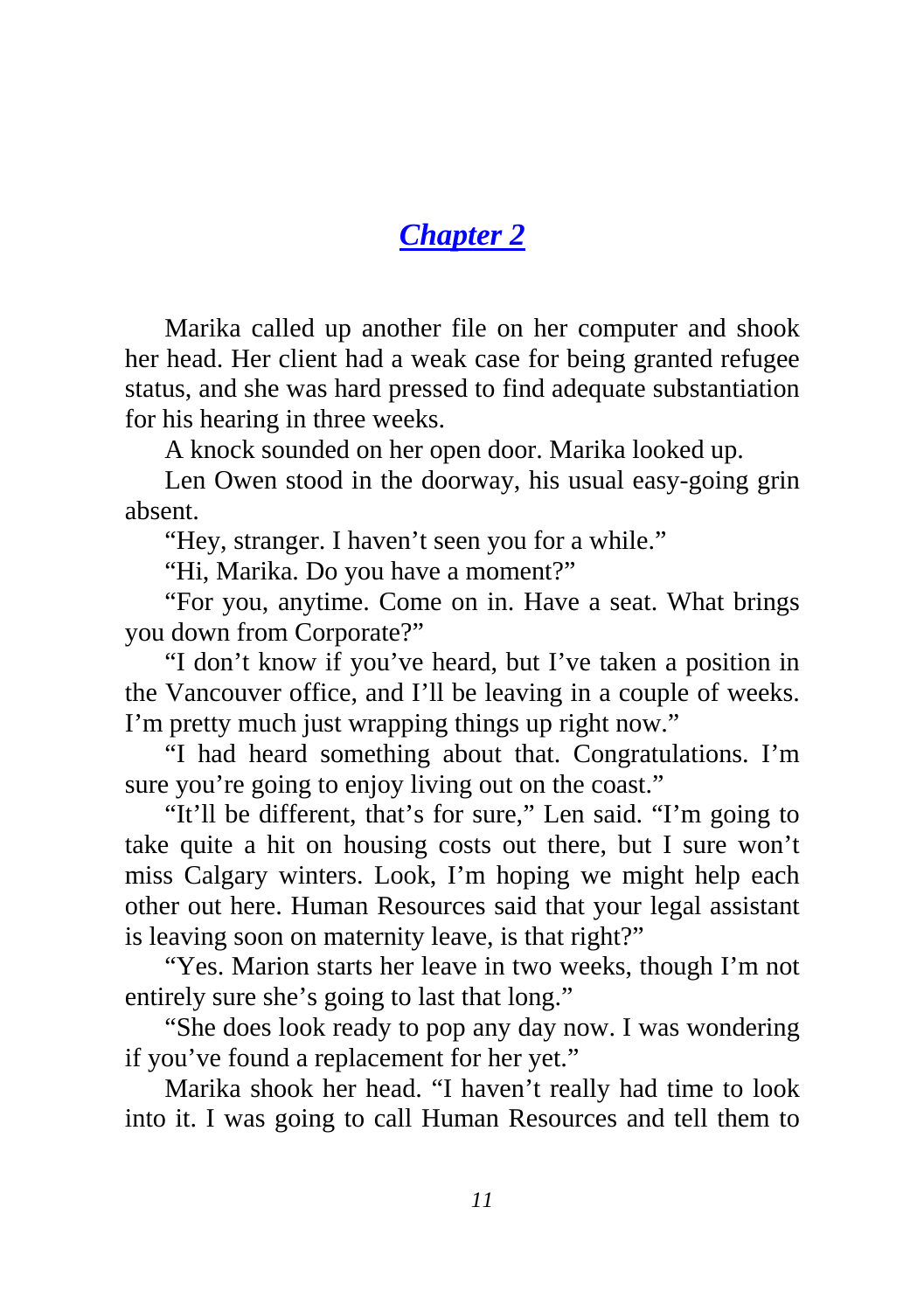send me floaters for now. I might even go that route for the entire six months until Marion's back."

"I think I have a better idea. I have a top notch assistant, and I think you'd be very pleased with her work if you take her on. I'd really like to find her a position before I leave, and with you in the market for a replacement assistant, I thought this might work out perfectly."

"Since Marion plans to come back after her leave is up, I'm not looking for anyone permanent. Can't your assistant go into the floater pool?"

"Certainly that's what she'll do if you're not interested, but she's a good kid. I'd like to see her settled with someone who'll treat her right, even if it's only for a limited time."

Marika considered the case Len made for his assistant. She wasn't surprised that he was trying to do something nice for the woman. His reputation as an all-round nice guy was well established. But his voice held an unusual undertone of urgency that made her curious. "What is it you're not telling me?"

"I'm not trying to put one over on you. Rhiannon really is the best assistant I've ever had. She's got a first-rate mind, and she's probably the hardest worker in this building. She never balks at overtime, and countless nights I've left here when she's still hard at it."

"Maybe she can't get her work done within regular hours."

Len shook his head. "That's not it at all. Her output is phenomenal. I couldn't begin to tell you how many times her research has bailed me out. Sure, that's what she's paid for, but, damn, Marika, she really makes me look good in front of the clients. I'd take her with me to Vancouver if I could."

"So what's the drawback to this paragon of legal assistants?"

"Well, to be blunt, Rhiannon's people skills aren't the greatest." Len hastened to add, "Don't get me wrong, she's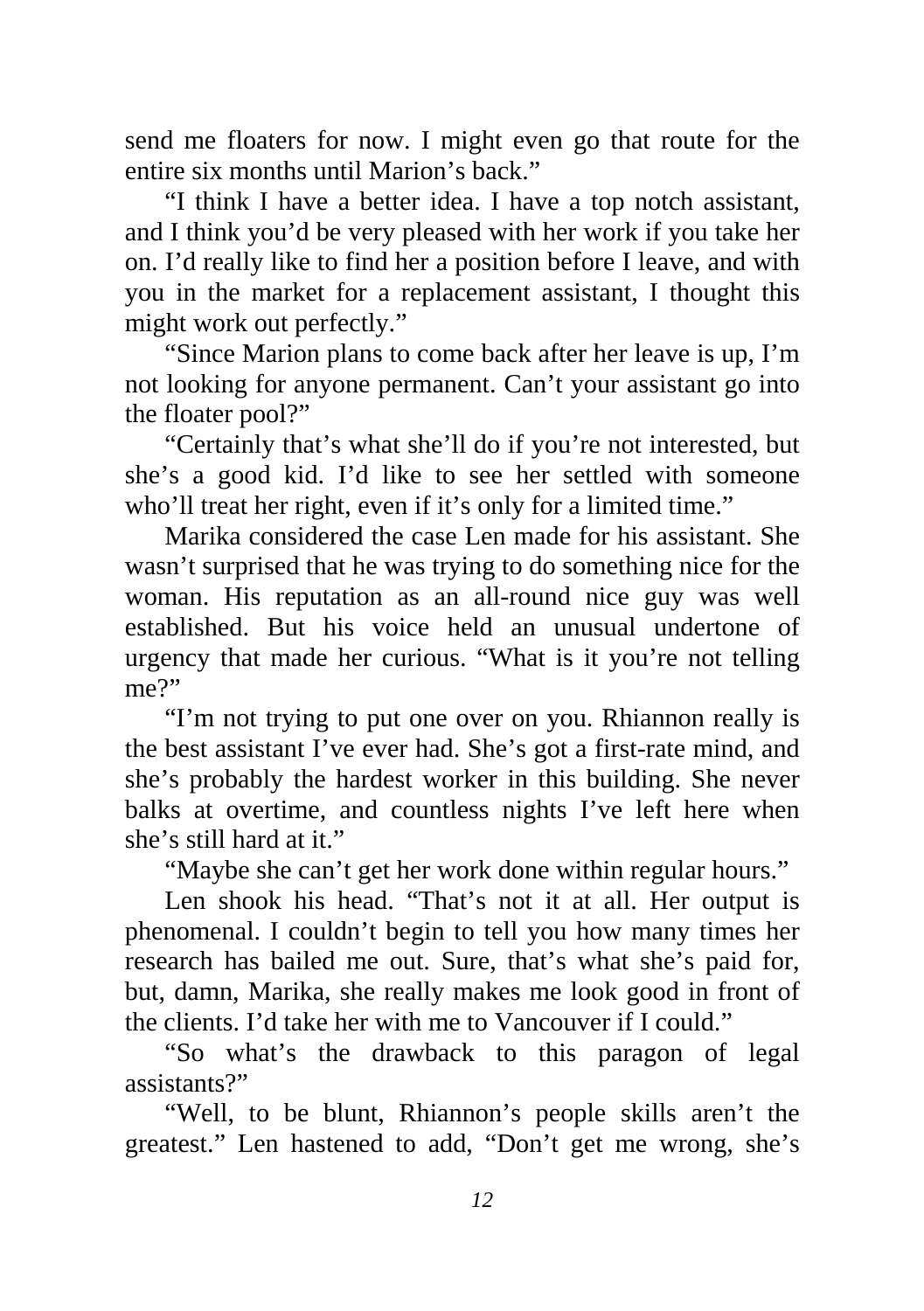always perfectly polite and correct in her behaviour with me and toward the clients."

"But?"

"But she's the oddest duck I've ever run into."

"Odd how?"

Len stood and paced to the windows, which overlooked the heart of downtown Calgary from seven floors up. "Well, for instance, even after two years, I can't get her to call me anything but Mr. Owen. I've told her dozens of times to call me Len, but she always nods agreeably and treats me as formally as always."

"That doesn't sound all that bad. I know it's outdated, but office formality has its place. Maybe she's shy."

Len shook his head and turned to face Marika. "No, it's not shyness, exactly, though she is reserved. I'd almost say she doesn't like people, but once she comes to know you enough to let down the barriers a little, you can tell it's not that she's a misanthrope, she just doesn't trust people." Len resumed his seat. "Look, the thing is, if you're looking for someone warm and fuzzy to have cheerful morning chitchats with, Rhiannon isn't it. If you're looking for a dedicated, talented worker, she's your girl. I'd like to see her with you because you treat your people decently. I'm afraid that if she goes into the floater pool, she'll end up working for someone like Nolan."

Marika grimaced. She despised the way Troy Nolan treated his assistants. He was petty, disdainful, and spiteful to anyone unlucky enough to be assigned to his office, and as far as she was concerned, a disgrace to the entire firm. *Unfortunately the partners can't seem to see what's so clear to the rest of us.* "I suppose I could give her a chance. I'd need her to work with Marion for at least a week before Marion goes on maternity leave, so that she's up to date on our procedures here in Immigration."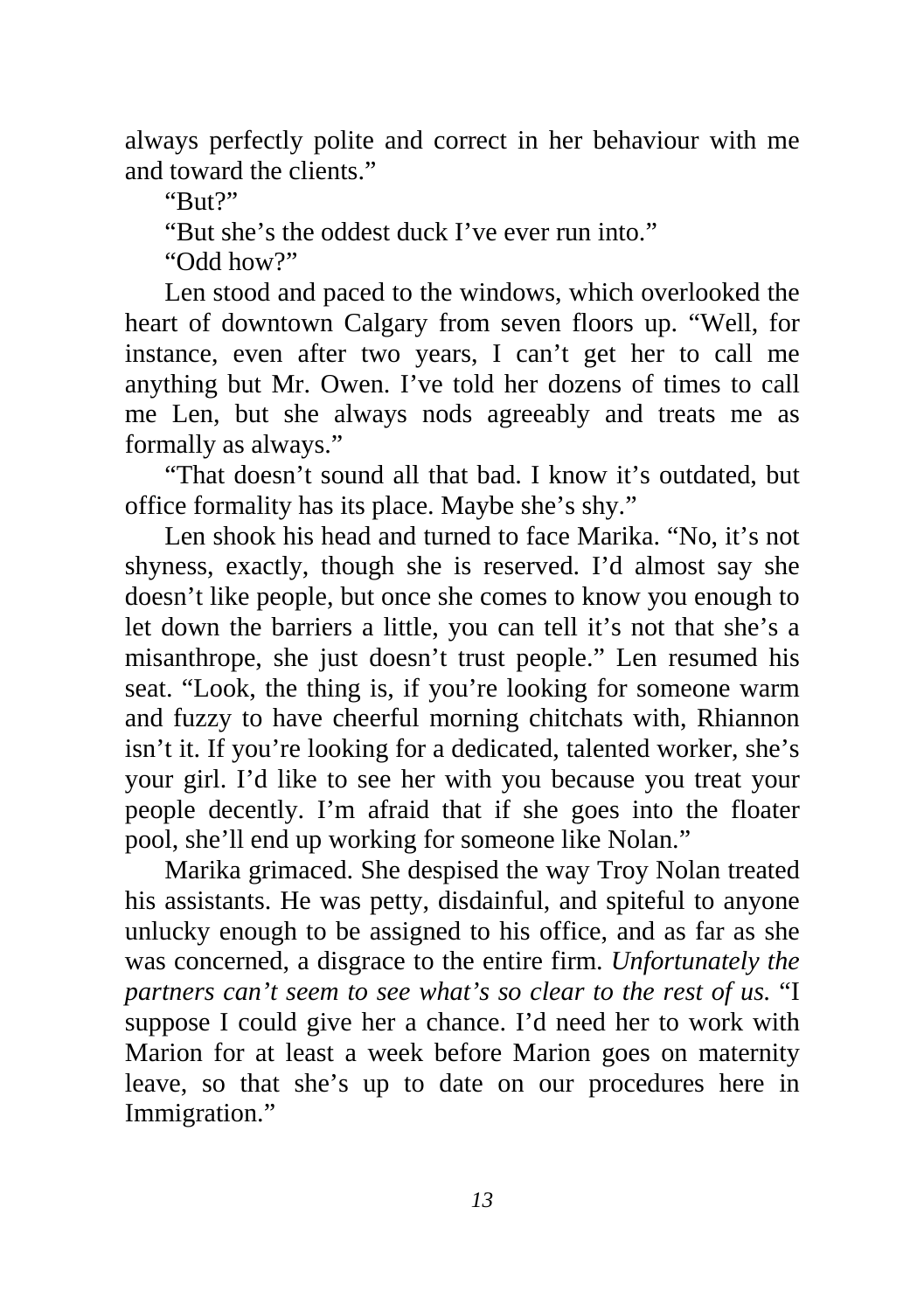Len beamed. "Excellent. I know you won't regret it. And there's no problem sparing her to start training right away. As I said, I'm in the process of wrapping things up right now, and I can always grab a floater if necessary." He stood and shook Marika's hand. "I'll send her down later this morning. She's running an errand for Henry right now. One of his witnesses showed up here rather than at the courthouse. His assistant had already gone over, so he borrowed Rhiannon to escort the lady there since he was still busy."

"He couldn't have just given her directions?"

"I don't think her grasp of English was very good. She was wearing one of those Middle Eastern robes, you know—where you only see her face?"

"You mean a chador?"

"Yeah, I guess that's what it's called. Anyway, when Rhiannon gets back, I'll have her come down and introduce herself, all right?"

"That's fine. I'll have Marion begin briefing her on our procedures." Marika escorted Len out.

He stopped at the door. "You won't regret it. Treat her fairly, and you'll never have a more dedicated employee."

After Len departed, Marika filled Marion in on her replacement.

A raised eyebrow greeted her announcement. "Rhiannon Davies? Are you sure about this, Marika?"

"Why? Len said she's a very hard worker."

"Well, yes, she is that, but she's about the most unsociable person I've ever met. I don't think I've ever heard her utter a single word that wasn't work-related, except maybe to ask if there's more coffee. Hell, she doesn't even come to our monthly luncheons. It's gotten so we don't bother asking her anymore."

"I know Len said she's not much of a people person, but as long as she's competent, I can put up with anything until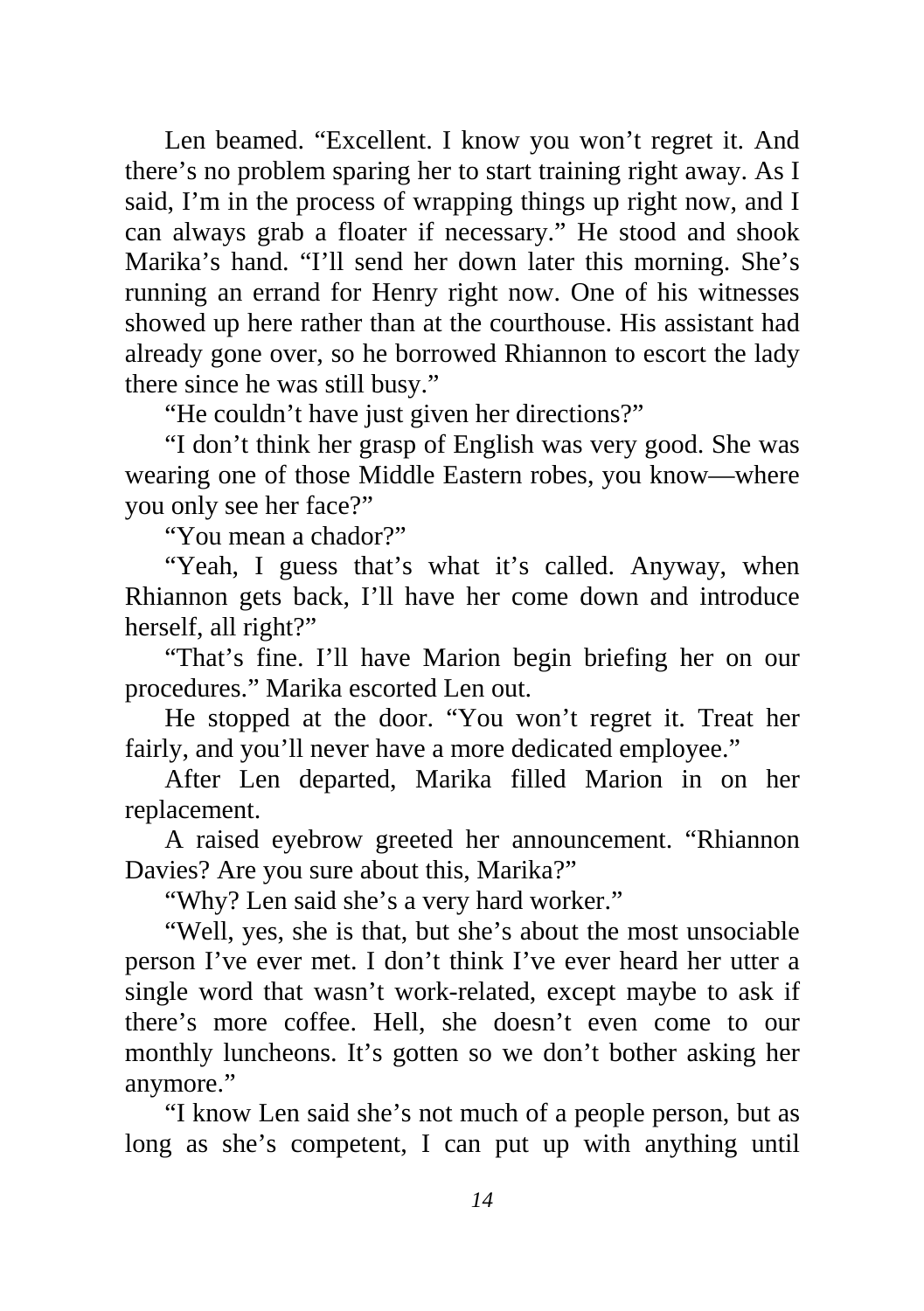you're back." Marika smiled at Marion. "Besides, no one could really replace you."

"You got that right. Okay, if you're willing to put up with Miss Ice, I'll train her up right."

"Miss Ice? No, forget it. I don't want to know." Marika returned to her office.

An hour later, Marion poked her head into the office. "Rhiannon is here. May I bring her in?"

Marika looked up from her computer and nodded. "Sure." She rose to greet her new assistant.

Marion walked in followed by a slight young woman. Short, brown hair with gold highlights framed her gamine face, and freckles splashed across an upturned nose. There was a stubborn tilt to her small, square chin, and her dark blue eyes had a look of perpetual wariness. Her clothes were business beige, perfectly suitable for the office, but drab and unflattering.

Marika's eyes widened. *I know her. Oh, my God. She's the woman I knocked over at the plaza.*

Rhiannon showed no signs of being nonplussed. Apparently, she had already made the connection between her assailant and her new boss.

Marika took a deep breath and extended her hand. "Rhiannon? Come in, and we'll talk about what your responsibilities will be."

Rhiannon stepped forward, gave Marika's hand a single, firm shake, and sat down.

Marion hovered, until Marika dismissed her with a nod.

Marika resumed her seat and regarded her new assistant. She didn't appreciate feeling off-balance, though she couldn't in fairness blame Rhiannon. *I was the one who knocked her ass over tea kettle. If anyone should hold a grudge, she should.* Marika took in the rigid, wary set of Rhiannon's shoulders and the clear, cool eyes that returned her gaze steadily.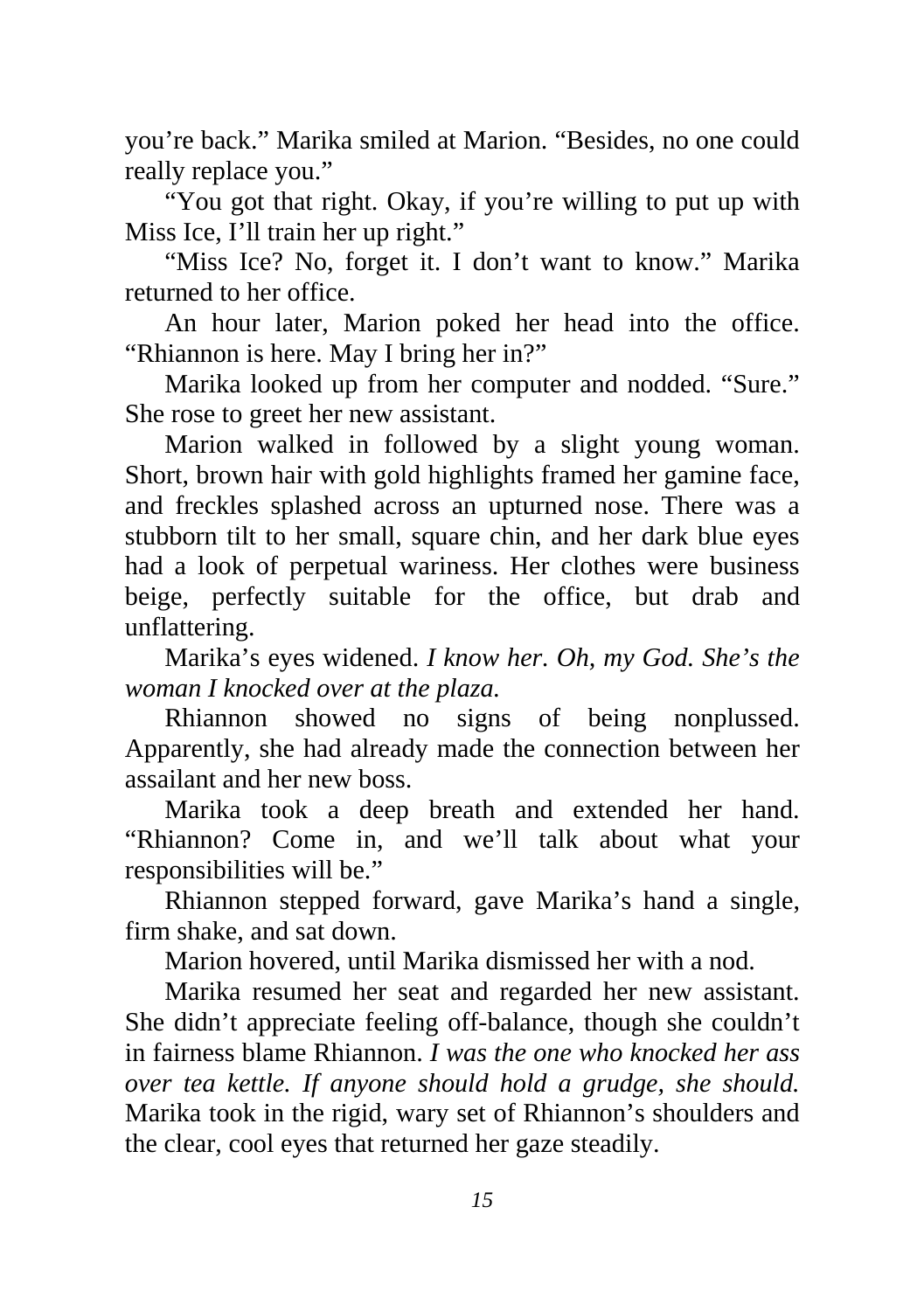They sat in silence for long moments. Rhiannon didn't squirm under her scrutiny.

Marika consciously projected her stern "I will tolerate no fools" look. She had used that expression to induce a cold sweat and trembling knees in grown men, but Rhiannon did not flinch. *She'd probably sit there like a stone until dismissed.*  "You come well recommended. Len thinks highly of your work habits. I trust his opinion, and I'm sure you'll extend the same quality of performance to this office." Marika paused.

Rhiannon gave no indication of accepting the conversational opening, but the intensity in her eyes assured Marika that her new assistant was paying attention.

"Over the next couple of weeks, I want you to work with Marion and get up to speed on our procedures. I know that Immigration will be quite a change from Corporate, but I'm sure you'll handle the transition smoothly."

That at least got a nod.

Marika sighed softly. This was the point where she would normally engage in some polite conversation to elicit something of the new employee's personal history, but she doubted that any such attempt would be welcomed. *I wonder if Len knows anything of Rhiannon's background. I'll have to ask*  him. "All right. You should join Marion and get started."

Rhiannon stood. "Thank you, Ms. Havers."

She withdrew abruptly and was almost out of the office when Marika said, "You can call me…" She trailed off weakly, "Marika"

Rhiannon stopped and looked at Marika over her shoulder. "Yes, ma'am." She closed the office door quietly behind her.

Marika stared out her office windows. Rhiannon had stopped to talk to Marion at her desk, and Marika studied her new assistant. *Did I just make a very big mistake? Damn it, Len. What have you gotten me into? This is going to be a long*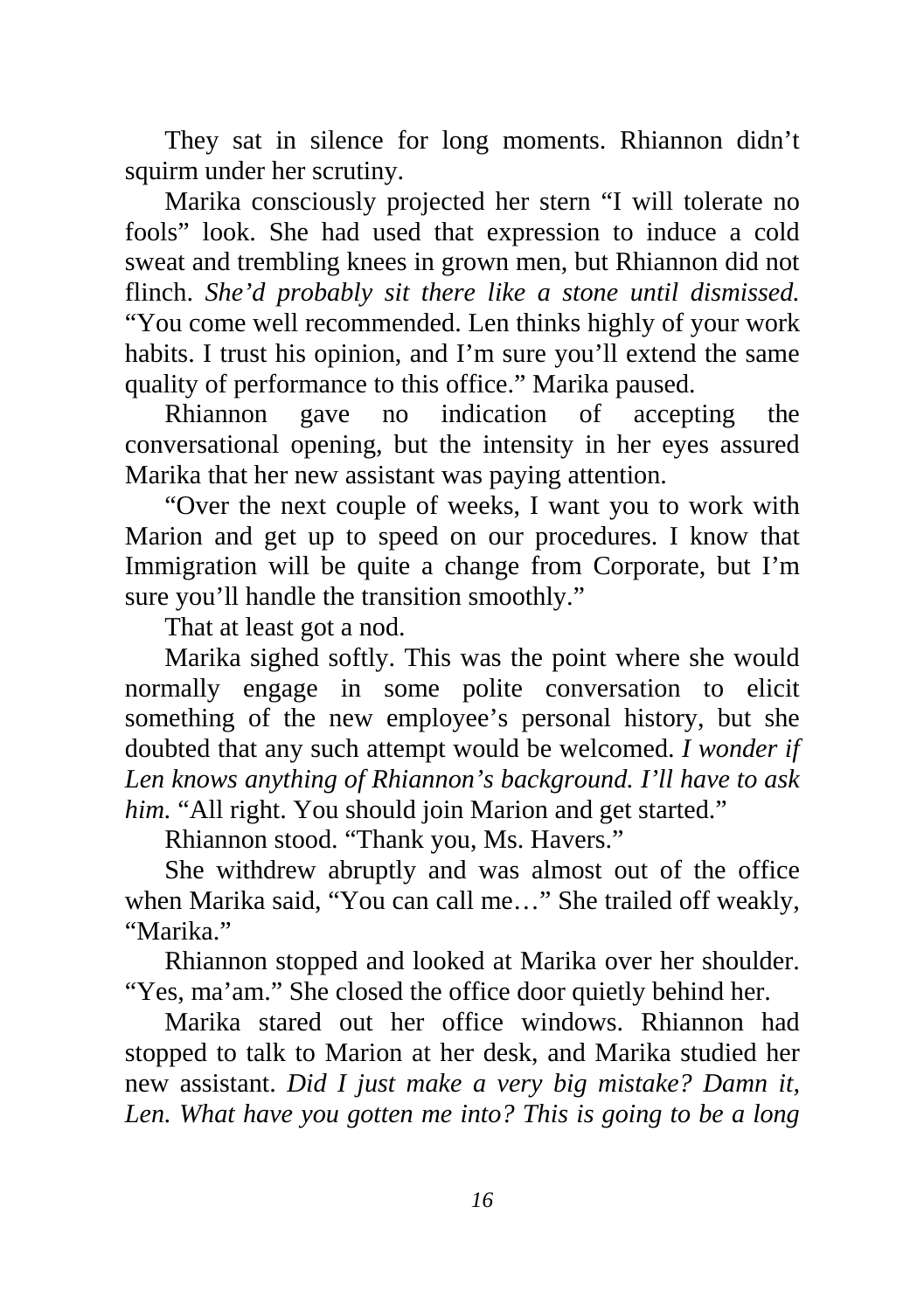*six months. I guess she and I won't be having any heart-tohearts anytime soon.* 

 $~^{\sim}$  \* \* \*  $~^{\sim}$ 

It was almost noon when a cheerful voice sounded at the office door. "Nose to the grindstone, eh? Good to see it."

Marika looked up with a smile.

Lee's tall, solidly muscled frame loomed in the doorway. A dark blue company blazer was tossed over one shoulder, and she sported a wide grin.

"Well, as I live and breathe, if it isn't the notorious Lee Glenn. I thought for sure they'd toss you in jail down there in Mexico, and I'd have to come bail your ass out."

A deep, contagious laugh erupted from Lee. She strolled over to perch on the edge of Marika's desk. "Nah, though I did have one run-in with an overly enthusiastic customs agent."

Marika stood and hugged Lee. "That's quite the tan you have. I thought you were going down there to work. Looks like you put in some time on the beach."

"Not you, too. Ever since I got back, I've been trying to convince Dana that I wasn't on holiday without her and Eli."

"Uh-huh, well, if I were that lady of yours, I'd put a long leash on you the next time you claim you're heading out of the country on 'business.'" Marika poked Lee's solid thigh. "So, did you bring me anything from your southern sojourn?"

Lee winked. "I brought back a bottle of tequila, so fresh from the factory that the worm is still doing cartwheels."

"That sounds interesting. Bring it over sometime this week, and we can catch up."

"Sure, but I was also thinking I might take my favourite lawyer out to lunch, if you're free, that is."

Marika glanced at the stubborn file she had poured over all morning and then back at her friend. She firmly closed the file.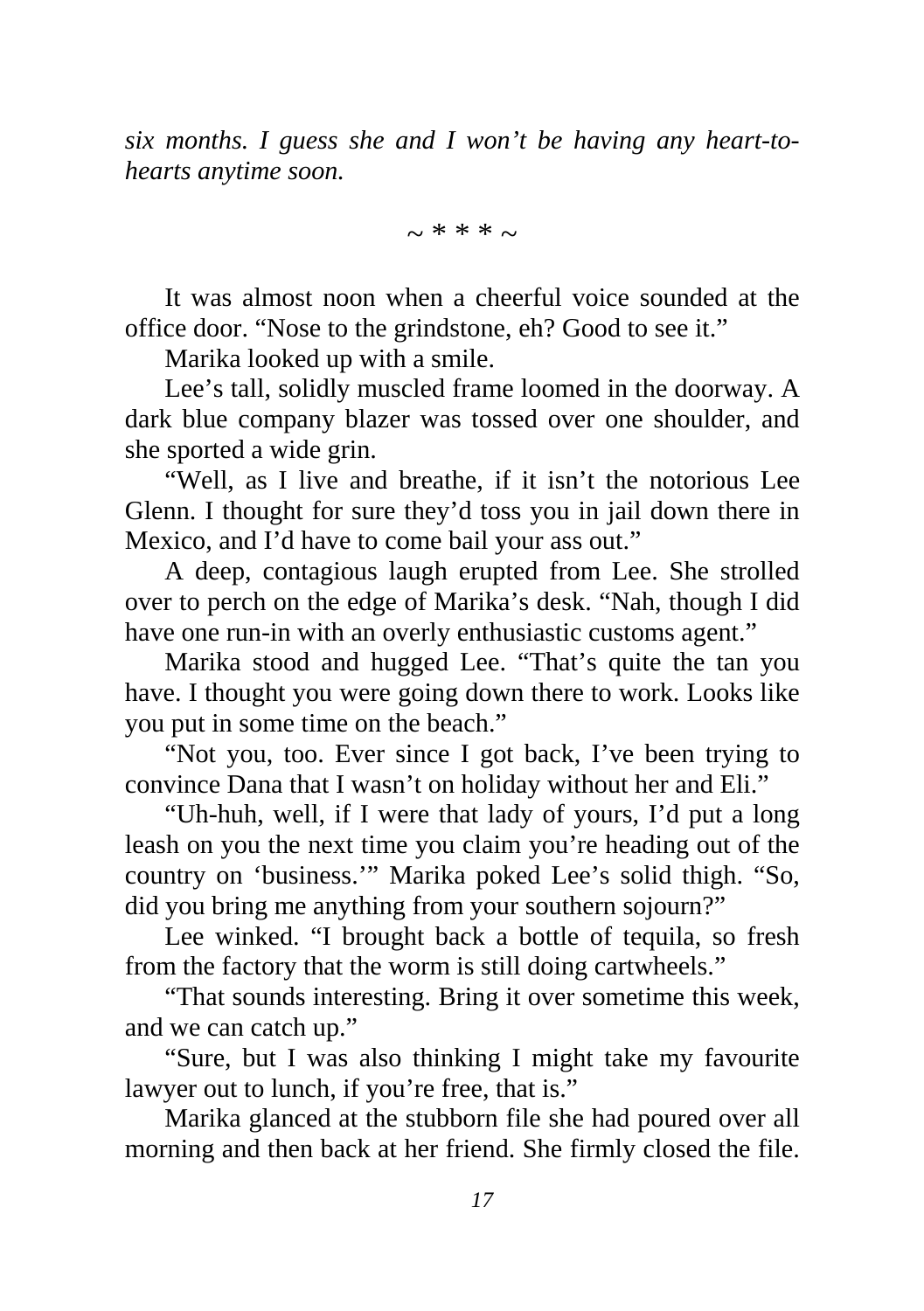"I'm all yours." She chuckled at Lee's comical leer. "God, you're incorrigible. How does Dana put up with you?"

"Dunno. I ask myself that pretty much every day," Lee said as she trailed Marika out of the office.

Marion waddled back to her cubicle, followed by Rhiannon with an armful of binders.

Marika gestured at her assistants. "I'm just going to let them know that I'll be out for lunch." When Lee didn't answer, Marika glanced over her shoulder.

Lee stood staring at Rhiannon.

"Lee?"

"Huh? Oh, yeah, okay. Sorry, I didn't realize she was one of yours."

Marika raised an eyebrow at the cryptic remark, but didn't stop to ask for clarification. "Marion, I'll be out of the office for the next hour. May I bring you back anything?"

"No thanks, Marika. Have a good lunch."

Lee and Rhiannon exchanged grins.

"You two know each other?" Marika asked.

Lee shook her head. "Not well. Lady Mouse and I only met this morning. How are you doing, Miss Rhiannon?"

"Fine, thank you. And you, oh great saver of women in distress?"

*Banter from Miss Ice? Oh, Lee is so going to tell me this story.* 

Lee bade Rhiannon goodbye and secured a shy smile and a nod of farewell in return.

Marika tried not to gape, but as they walked to the elevator, she laid a hand on Lee's forearm. "What was that all about?"

"I'll tell you the whole tale over lunch. Now c'mon, before all the tables are gone."

They left the office tower and walked two blocks over to the Tudor Rose, an English style pub that they both enjoyed.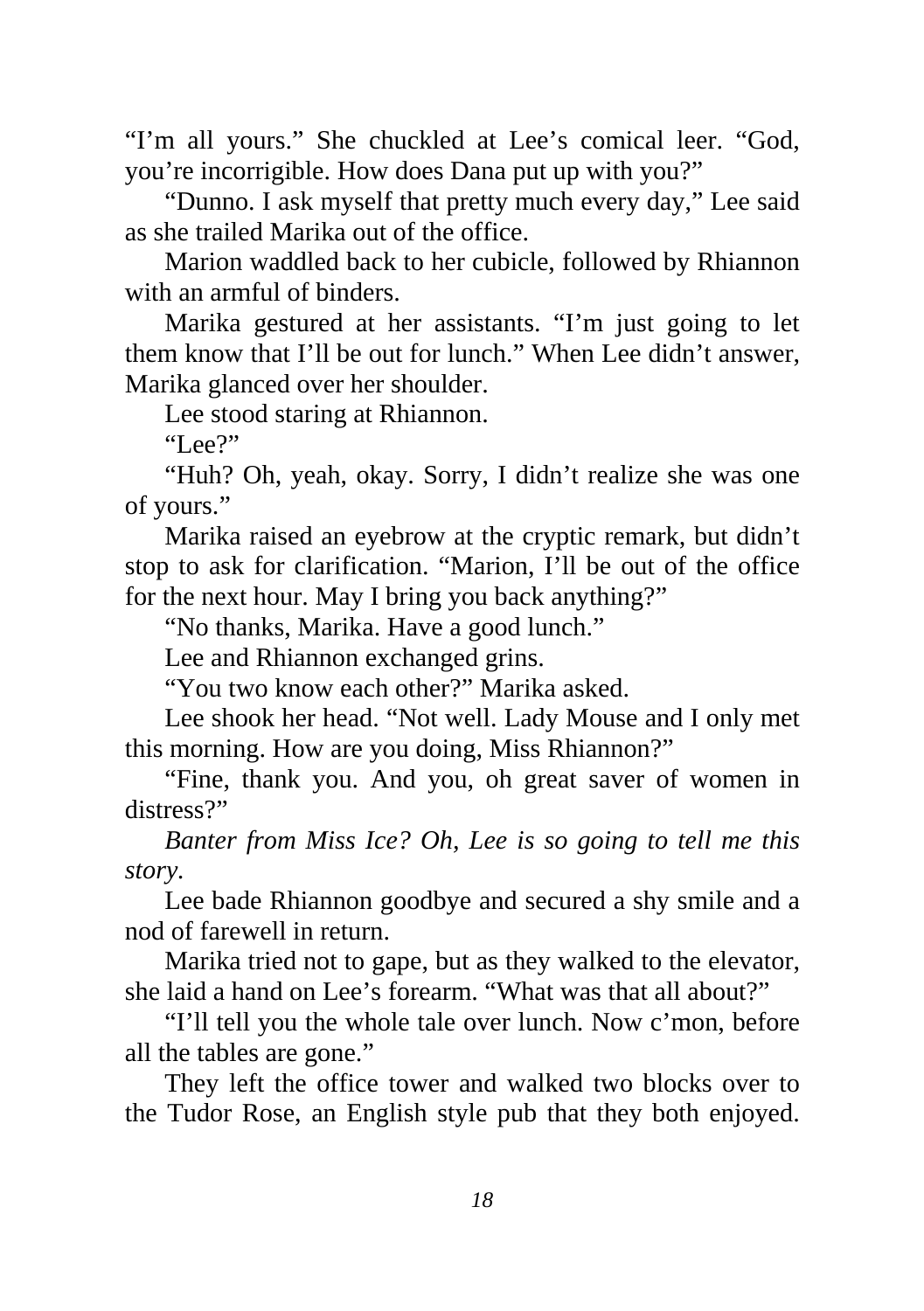They were fortunate to get an empty booth in the popular lunch spot. Lee immediately ordered ale, but Marika opted for coffee.

Marika eyed her old friend affectionately. She couldn't suppress a snicker at how far away Lee had to hold the menu to read it. Lee stubbornly refused to admit that she needed reading glasses, which forever exasperated her long-suffering partner, Dana.

Marika found her friend's quirk endearing, and it really was Lee's only personal vanity. *But I don't have to live with her.*  "So, why do I have the pleasure of your company today? I thought after your trip, you were going to take some time off."

"I was pretty tired, all right. Setting up a consulting company in Mexico is a whole new experience. We had to twist ourselves into some pretty strange knots to get the contracts signed. I was relieved to finally wrap it up and drop it in Juan's capable hands." Lee shot Marika a grin. "But you know how indispensable I am. We're considering bidding on the security contract for your building when it's up for renewal next month, so Willem dispatched me to look things over. I'll be hanging around and poking into corners for the next week."

"That's wonderful. It'll be a treat seeing you around the office. Maybe we can get together for coffee breaks."

"Or go out for lunch again," Lee said. "It's on you next time."

"Not the next couple of days, though. I have hearings scheduled, and they're pretty unpredictable in length, so it's hard to make plans. How about we look at Friday?"

"Great." Lee's eyes brightened as the waiter placed her meal on the table. She finished long before Marika and eyed the tempting dessert menu at the end of the table.

Marika smiled to herself. She loved that Lee had a huge appetite for life and all its pleasures.

"The mud pie looks pretty good, doesn't it?"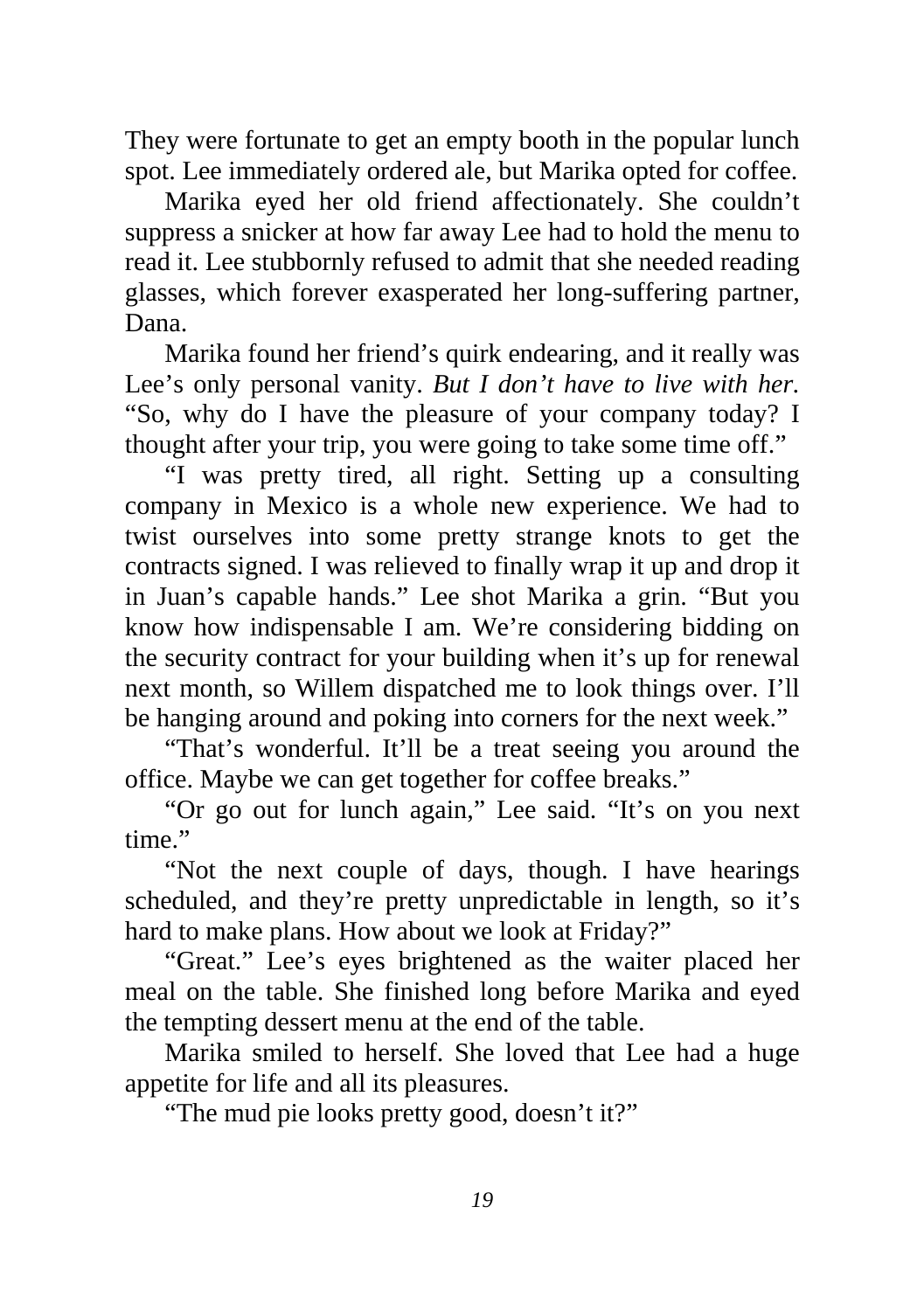"It's meant to," Marika said dryly. "They're trying to entice you."

"And doing a damned fine job of it, too. I'd certainly hate for someone to have done all that work for nothing." Lee signaled the waiter and ordered dessert and another ale.

Marika pushed her plate aside and reached for her coffee. "So, you were going to tell me the story of how you know my new assistant."

"Right. I was. Well, it all started this morning when I was on my way to your building. I was a few blocks away when I noticed two women turn down an alley. The only reason I paid any attention is that one of them was wearing a chador, and you don't see that in Calgary every day, but I didn't think too much of it until I saw a couple of punks follow them in. It was Pike and Eddie King."

"The guys you had a run-in with when you were a military policewoman?"

Lee nodded. "Yeah. They know better than to cross me, but this morning they thought they'd come across a couple of likely victims. By the time I reached them, Pike and Eddie had them trapped between the wall and a dumpster."

"Oh, no. What happened?"

"Pike taunted and threatened them, but I gotta say, Rhiannon didn't give an inch. She wasn't going to let the two lowlifes get at Mrs. Khalil either. She was between the King brothers and the lady, and she ordered them in no uncertain terms to back off." Admiration shone in Lee's eyes. "So I came up from behind and scared the bejesus out of them. Not to mention that I irritated the hell out of Pike. He hates his real name, so of course I called him Francis right off the bat."

"Do you think it was wise to antagonize him, Lee?"

"Might not have been wise, but it sure was fun." Lee laughed. "Besides, they're just your basic, garden variety bullies. I threatened to call their PO and let him know what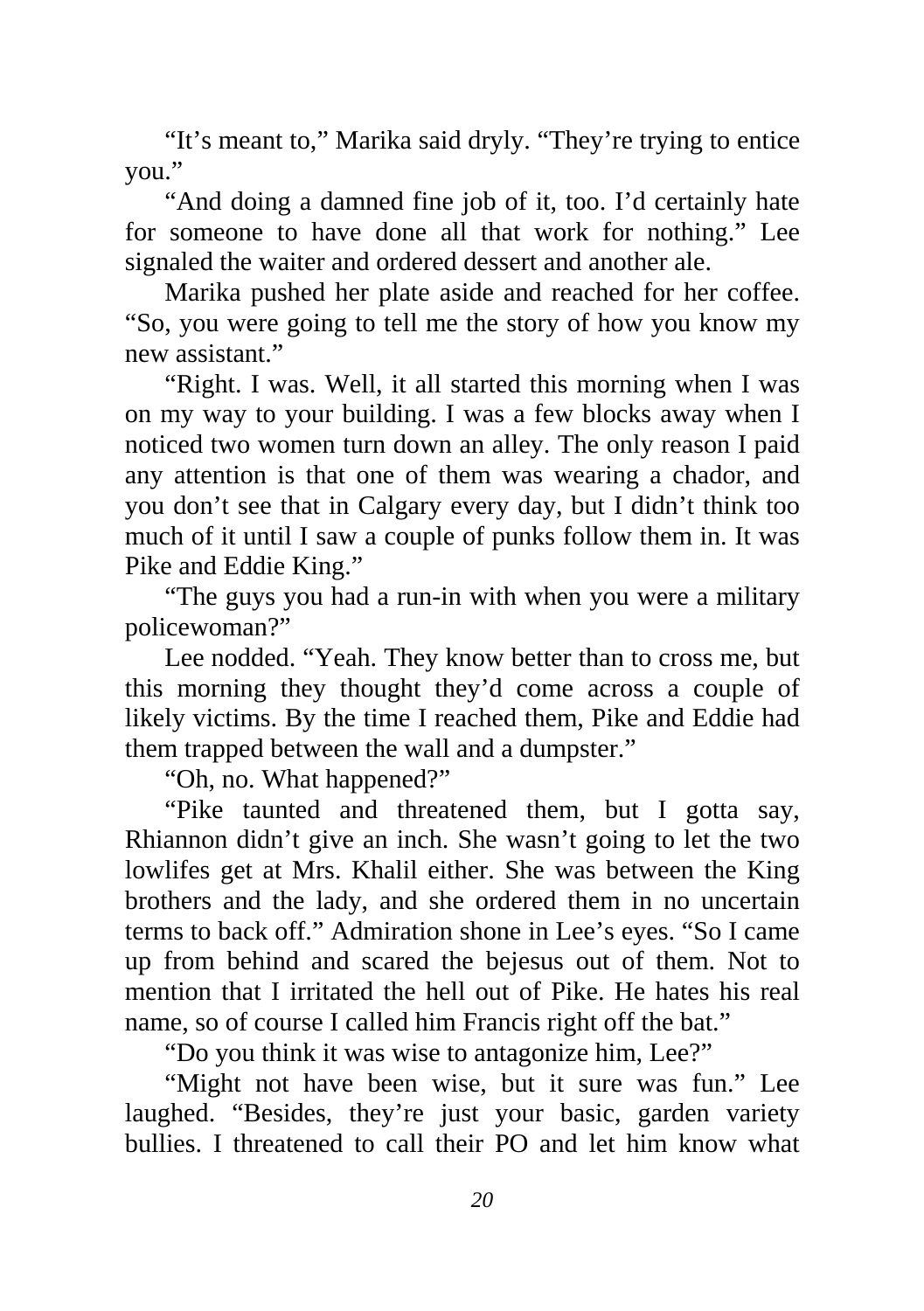they were up to. That pretty much took the wind out of their sails. Like all bullies, Pike has a healthy sense of selfpreservation when the odds aren't heavily in his favour. He's meaner than a hungry rat, and while Eddie's got the brawn, he doesn't have two spare brain cells to rub together. He does whatever his brother tells him."

"Still, I wish you wouldn't take chances."

"I wasn't taking a chance. Your new assistant was. If I hadn't come along, I'm not sure what would've happened, though I wager she'd have given as good as she got if it had gotten physical."

"Oh, I don't know, Lee. She's awfully small. I doubt she'd have stood a chance."

"If there's anything I've learned in my business, it's that size isn't everything. Pike called her a mouse, but she's one mouse with a lion heart. I'm telling you, there's more to that woman than meets the eye."

Marika sipped her coffee as she pondered Lee's assessment. "I don't know if she told Len about the incident, but she certainly never said a word about it when I interviewed her."

"Does that surprise you?"

"No. She strikes me as somewhat reticent." *To put it mildly. She never even mentioned that I ran over her like a bulldozer.* 

Lee chuckled. "She strikes me like a sphinx."

"But not with you." Marika smiled. Lee had a gift for connecting with people from all walks of life.

"True. Anyway, that's how Rhiannon and I met. I had no idea she worked for your firm until I saw her in your office."

"She only started this morning. But on a completely different topic, I've come up with the perfect gift for you to give Dana this weekend."

Lee looked up with a guilty expression "Um, I sorta already took care of that."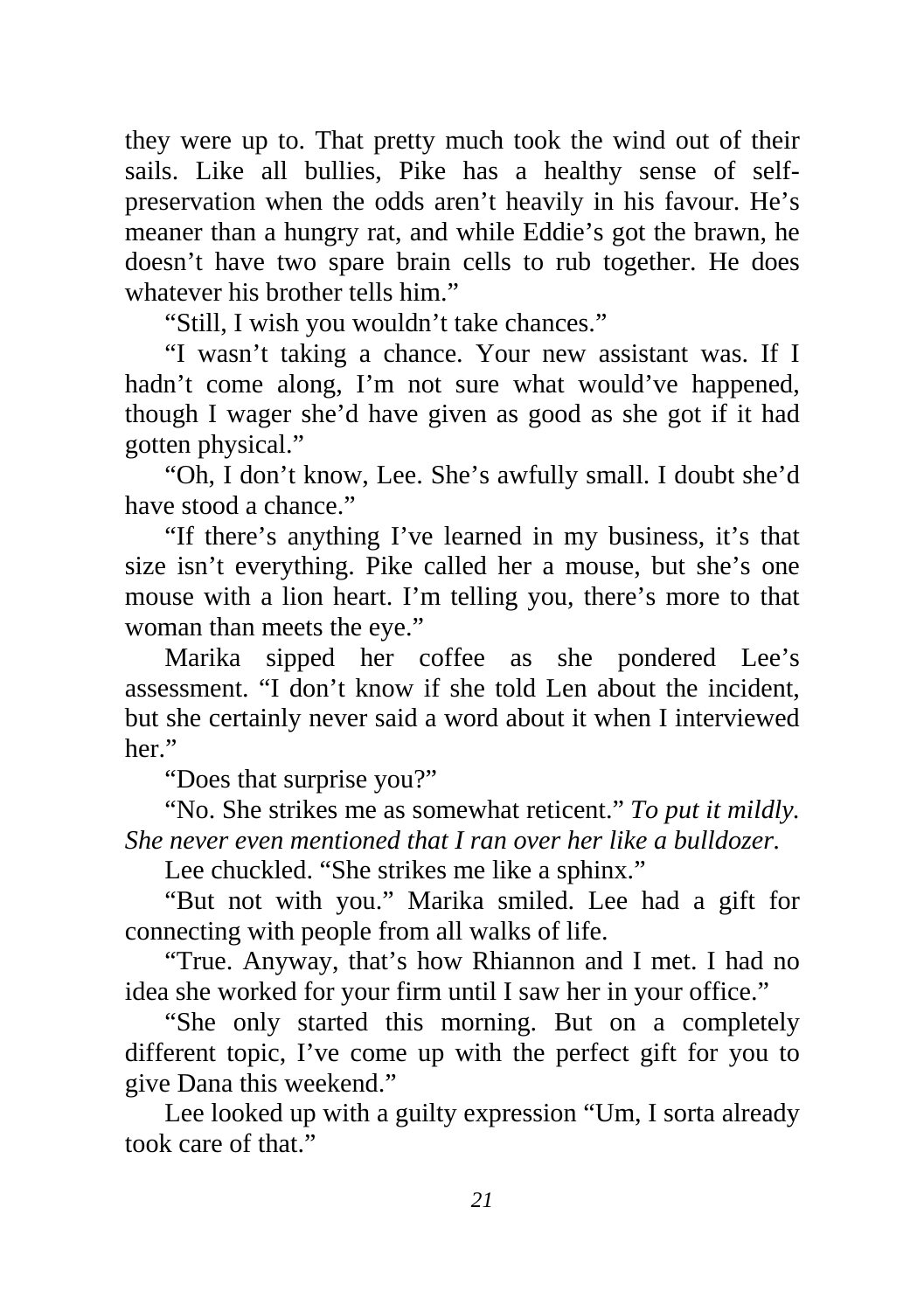"Oh, no. Lee, you swore after the last disaster that you'd never buy Dana another birthday, anniversary, or Christmas gift without consulting me first. Have I ever steered you wrong?"

"No, no, you haven't," Lee said. "But I came up with the perfect idea, and I know she's gonna love it."

"Okay, let's hear it. What did you get for the love of your life this time?"

"I got her a new motorcycle helmet."

"You got her what?"

"I had it custom painted in the Sukuzi's colours. You should see it; it's gorgeous—all black and purple, with her name on it."

"I'm sure the helmet is lovely, but this is your anniversary. Perhaps a more…romantic gift is in order."

Lee frowned as she poked at the remnants of chocolate on her plate. "It's romantic," she said, though with a noticeable lack of conviction. "After all, it says I'm thinking about her safety when she's riding with me, and that I want her alive and kicking for a long, long time."

"If that's really what you wanted to say, you'd get rid of that damned bike. Now that would be a great gift."

Lee stared at Marika as if she'd just proposed that Lee offer her first born in sacrifice. She loved her Suzuki 1100 touring bike almost as much as she loved Dana and Eli.

Marika started to laugh as a pout emerged on Lee's face. It looked so out of place.

"Okay, so maybe the helmet wasn't the best idea," Lee said. "Aw shit, I don't know what to get her."

"That's what you have me for. Lee, have you thought that maybe it's time to consider a ring for Dana?"

"A ring?"

"Yes, a ring. After all, how long have you two been together now?"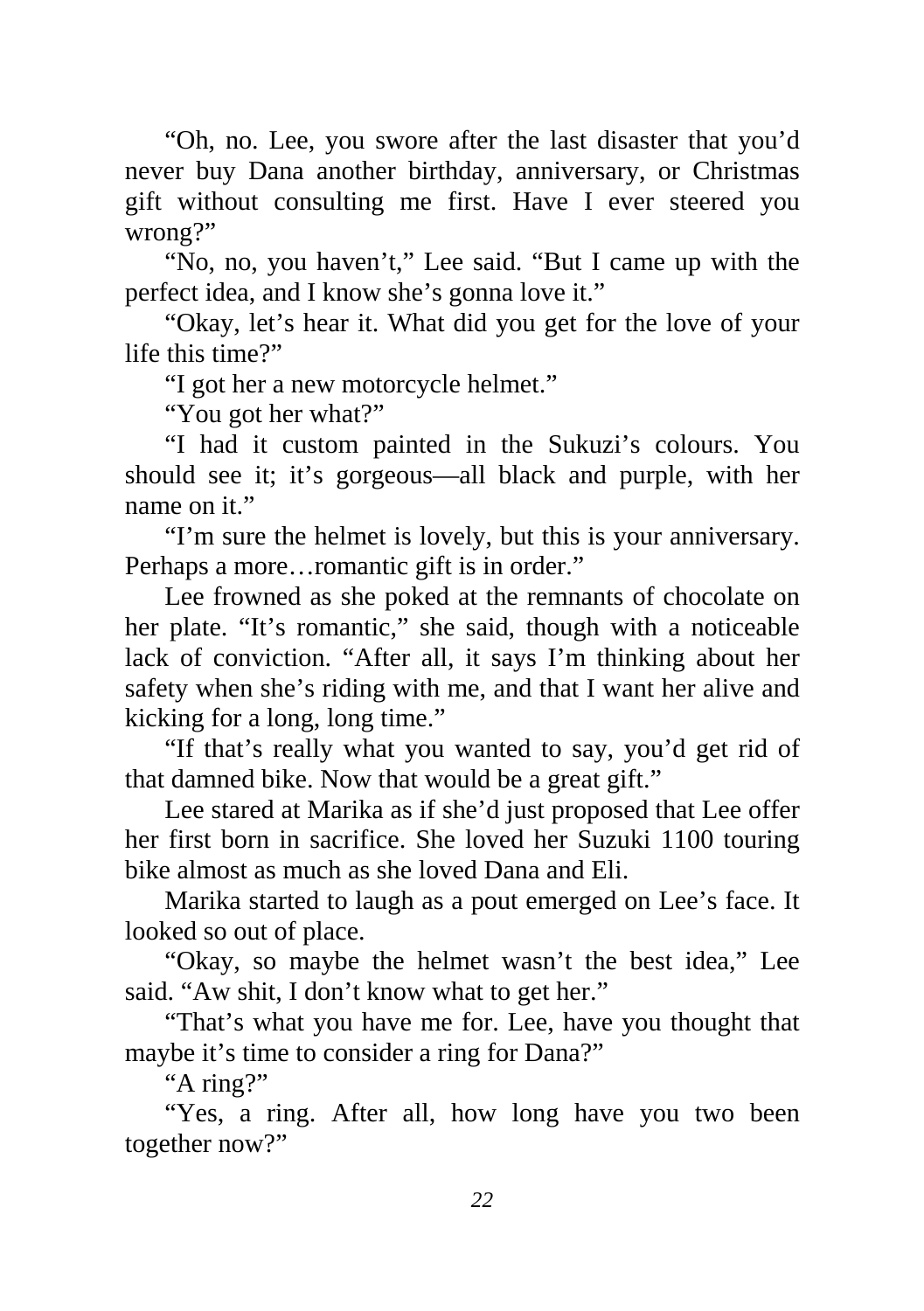Lee frowned at the ceiling. "Well, how long ago did you and I break up?"

"About five and a half years ago."

"Okay, so this is our fifth anniversary."

"Then don't you think she might be expecting some sign of commitment from you?"

"We bought a house together. We're raising her son together. If that isn't commitment, what is?"

Marika patted Lee's hand. "I know, and I agree. But I really think Dana might like a ring and a ceremony to formalize your union in front of all your friends and family. I think she would like to know that you're fully committed to her and Eli."

"You think so?"

"I do."

"I'll think about it." With a grin Lee added, "But I'm still giving her the helmet."

Marika rolled her eyes. *Sorry, Dana. I tried, but a helmet it is. Maybe next year.* 

"So, what'd you do with yourself this weekend?" Lee asked.

Marika flinched. "Oh, not much. Pretty much stayed in most of the weekend. Me and Spooky kept each other company."

Lee studied her.

Marika quickly sought to change the subject. "The party is still on for Saturday, right? I told Dana I'd be there early to help set up."

"Uh-huh." Lee regarded her intently. "What's going on, Marika?"

"Nothing's going on." Marika refused to meet Lee's eyes. "Why do you ask?"

"Goddamnit. You went to Cass, didn't you?"

Marika sat perfectly still and stared at the table.

"Sonuvabitch. You promised you'd stay away from her."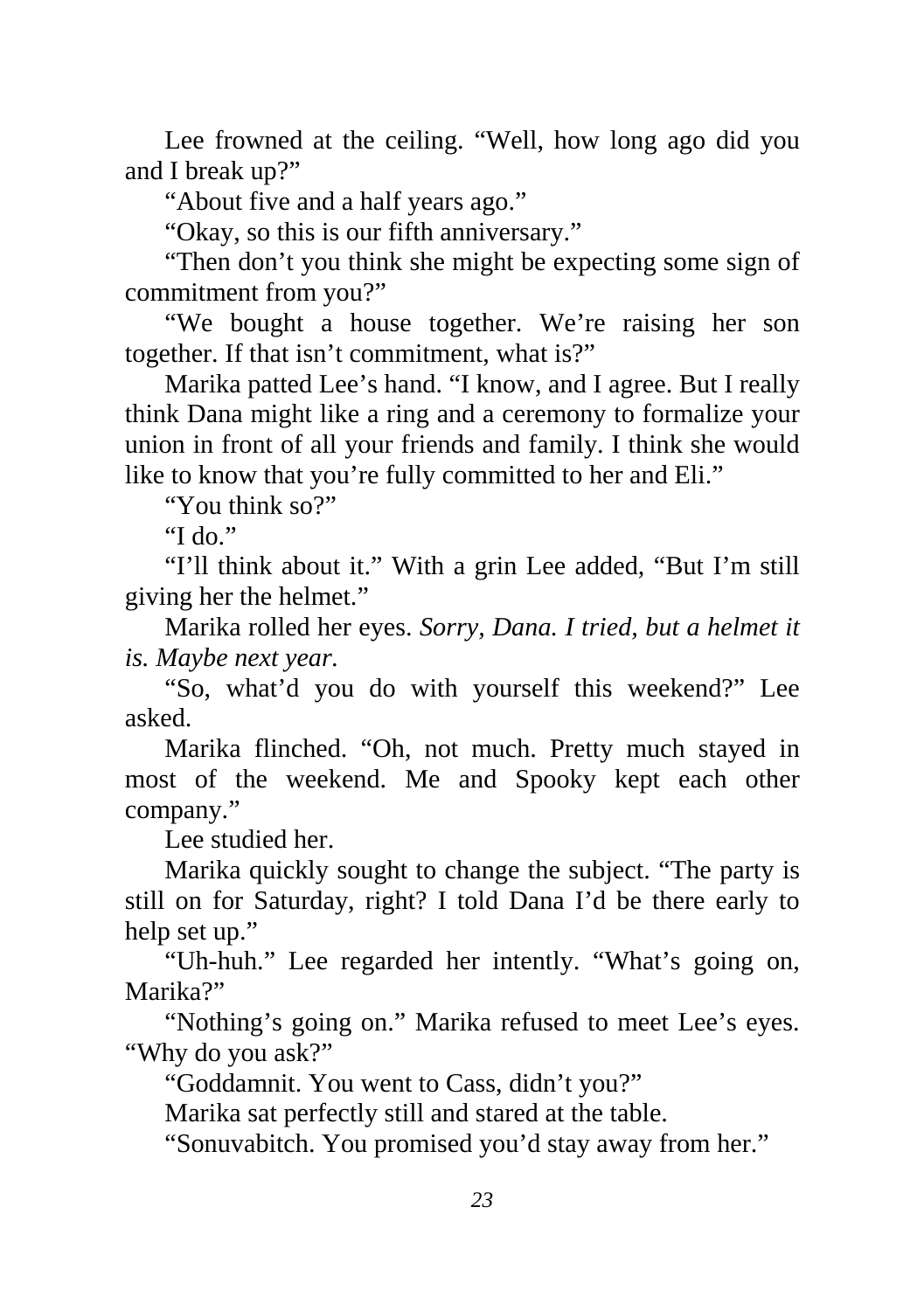Marika shrank into her seat and crossed her arms over her chest. "I am an adult, in case you hadn't noticed. I have a right to see whoever I choose."

Lee reached out, took Marika's hands, and gripped them tightly. "She's bad for you. Please, please, stay away from her. Jesus, you're so much better than that."

Marika looked away. "Am I?"

Lee sighed and gentled the grip on her hands. "Yes, you are. She uses you, my friend. It's not healthy."

"Maybe I use her, too."

"I suppose in a way you do, but you don't hurt her the way she hurts you. Frankly, I don't even think she has a heart to hurt. But you do. Of all people, I know you do. Oh, Marika, why?"

"There's no expectations, no confusion. We both know what we're getting out of it."

"You have so much more to give than that. Why do you settle for someone like Cass when you could have someone like Dana?"

"Could I?"

Lee frowned. "Of course you could. Why would you question that?"

"Why? Look at my track record."

"I admit that you haven't had much luck, but that doesn't mean you should stop trying."

"It's not a matter of luck. Every time I meet someone I might be interested in, I either end up bored and can't wait to get rid of them, or I go the opposite way and smother the life out of the relationship."

"So you're just going to give up and go to Cass when you need to get your jollies, is that it?"

The barb hit home, and Marika fought back tears.

"Aw shit, I'm sorry. Sometimes my big mouth gets away from me." Lee released Marika's hands. "Look, I just think you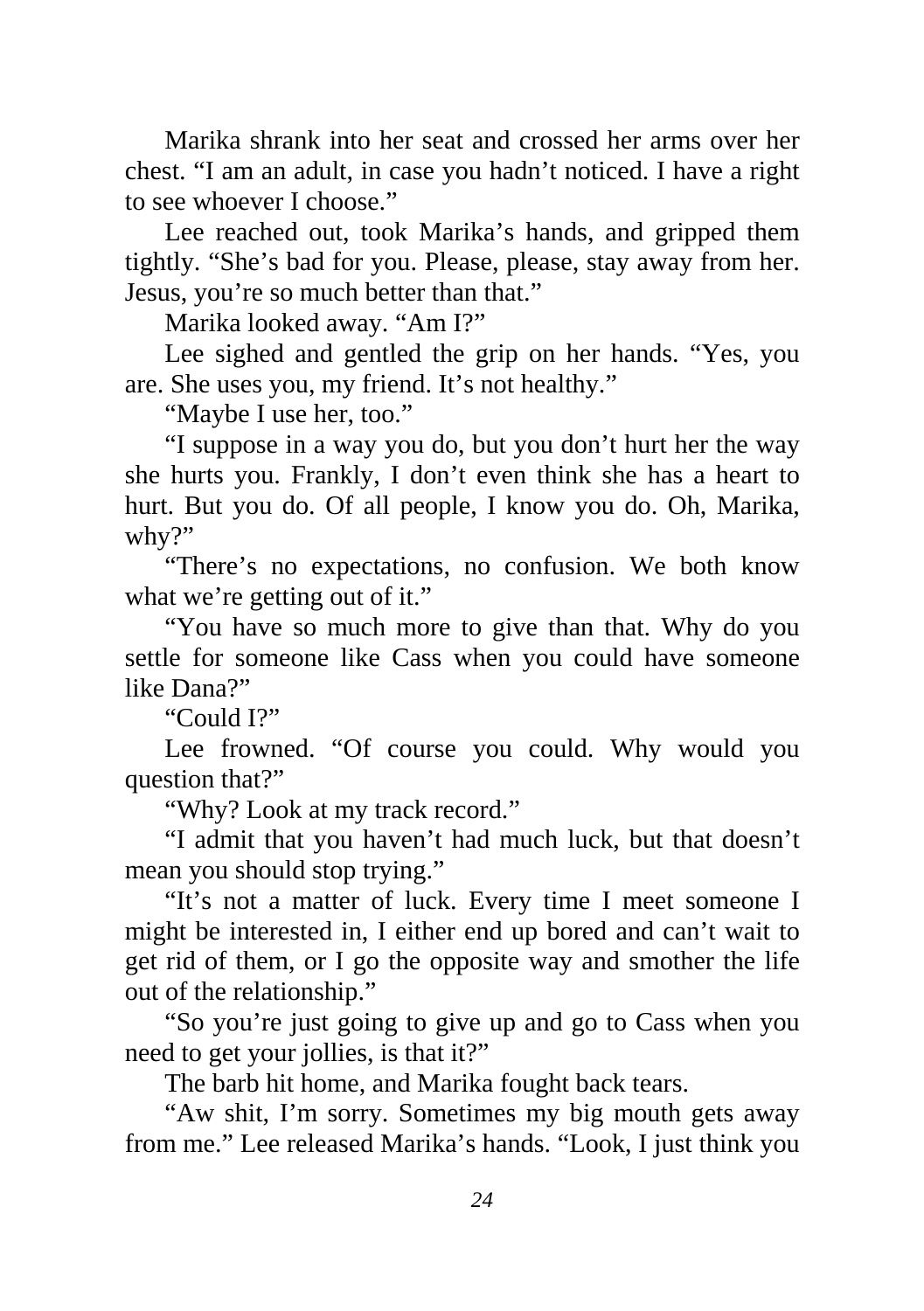deserve a lot better than Cass. I know you've had romantic issues, but you know what? You're great at friendship. Maybe that's the problem. You need to concentrate on being friends with a woman first and see if anything else develops, rather than trying to get all hot and heavy the moment you meet someone."

"When did you become Dear Abby?"

"I know you'll do what you want, but I don't have to like it. I hate watching you treat yourself like this, or even worse, allow her to treat you like that. She's bad news. Nothing good can come of seeing her."

"I have to get back to work." Marika motioned for the check, which the waiter swiftly brought.

Lee took the check and laid down some cash. She regarded Marika somberly but said nothing. Silently, they rose and made their way out of the pub.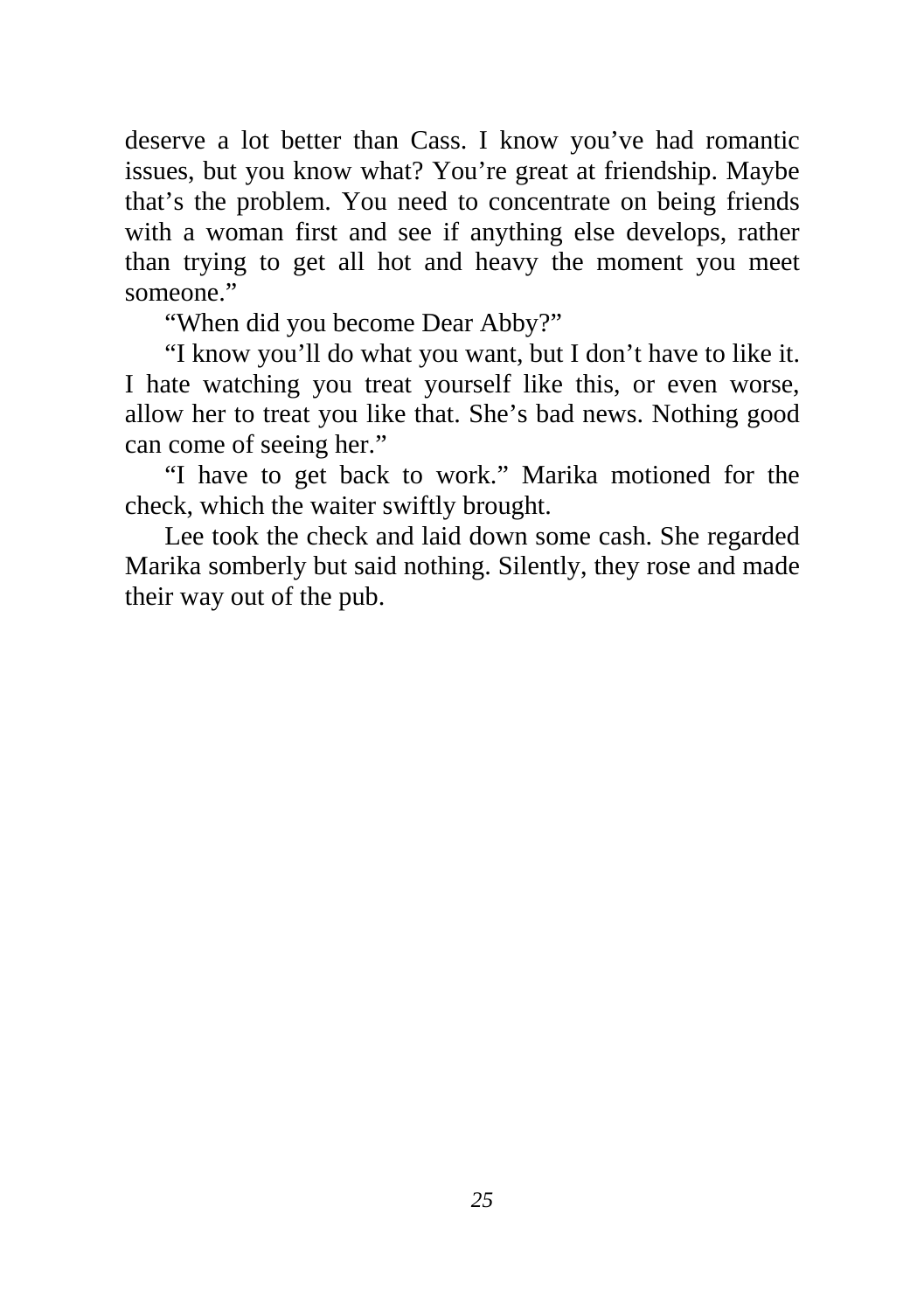#### *Chapter 3*

David's footsteps resonated in the vaulted nave as he and Tupper shuffled along each pew, straightened hymnals and the occasional Book of Common Prayer, and raised padded prayer kneelers back into their stored position.

They reached the last pew at the same time.

"Tupper, do you have a minute?"

"Yup. Som'pin on your mind?"

"I've been meaning to ask you about Miss Walker's niece."

"Little Anne? Where'd ya meet her? I haven't seen her in church for a couple of years now."

David gestured to a pew. "Sit for a moment?"

"Sure." Tupper slid onto the hard wooden bench.

David took a seat beside him. "I met her at her aunt's house when I was doing visitations last week. She seemed…" David hesitated, unsure how to express his unease. "Unhappy." It wasn't entirely accurate, but it was the best he could come up with.

"Well, would ya be happy if ya'd spent twelve years livin' with Hettie Walker?"

*I'd be unhappy if I'd spent ten minutes living with Hettie Walker.* David ducked his head. *Sorry 'bout that, God. I know better. She's one of your children, too.*

"Ya know, I was here when that little girl come ta live with her auntie. I don't know that I've ever seen her with a real, face-splittin' grin. Never met such a quiet kid. I'd try talkin' ta her after services, but her aunt would always come and pull her away. Don't think she thought I was a proper influence or sum'pin."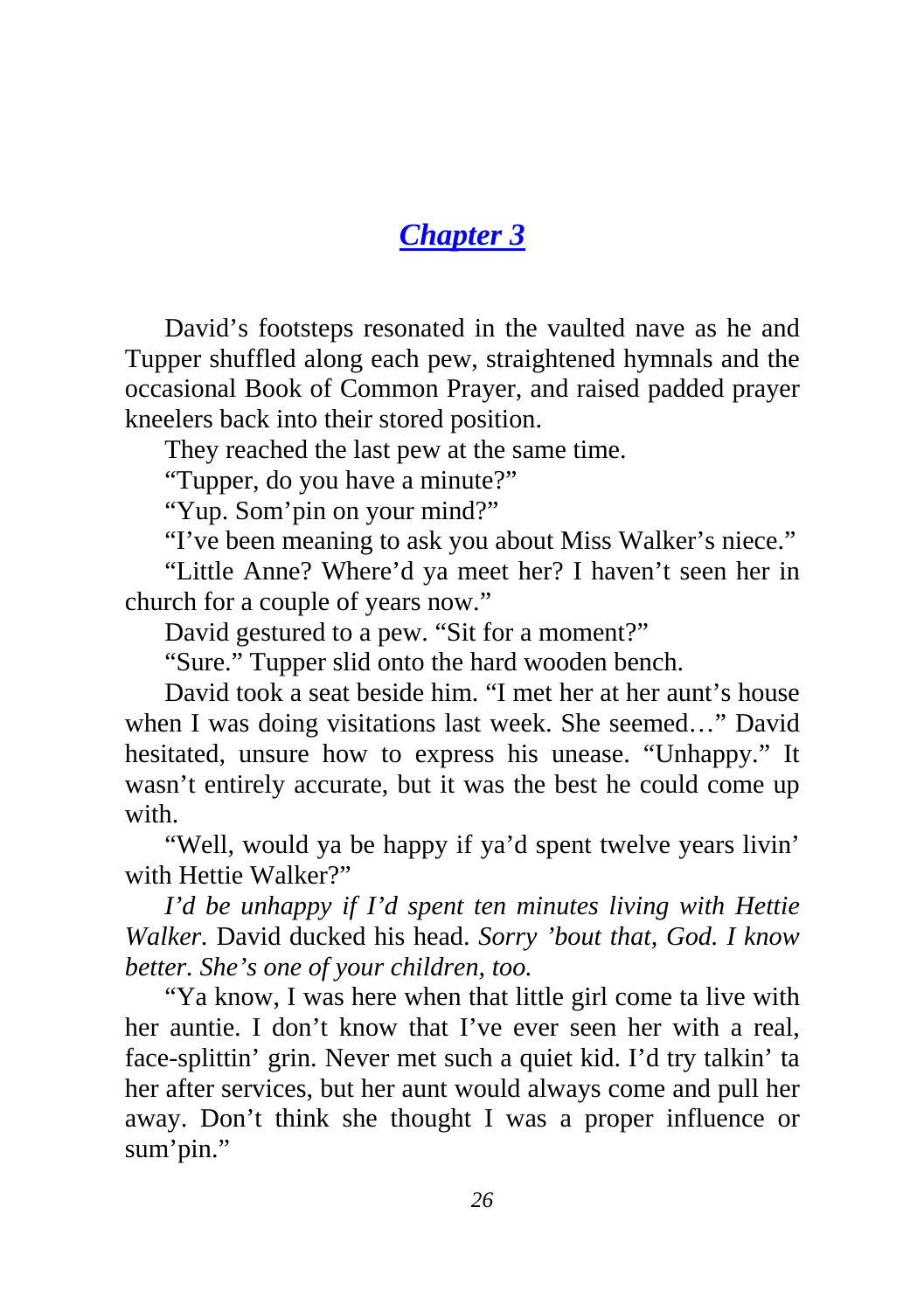"Do you know why she stays with her aunt? Hettie said her niece was twenty-three now, so she could certainly move out if she wished." David's curiosity had been stoked by Hettie's complaint about the miniscule rent Rhiannon paid despite her good job.

Tupper rubbed his grizzled cheek. "Seems like ta me that the girl's parents died, so the authorities asked Hettie to take her. Not real sure 'bout all the details, but I 'member Hettie makin' a big deal out of what a sacrifice it was, takin' the child in and all."

David considered that a moment and then recalled another oddity. "You and her aunt both call her Anne, but she insisted her name was Rhiannon. Is one short for the other?"

"Dunno. I just went by what Hettie called her. Kid never said nothin' different ta me." Tupper frowned. "Ya know, far as I could see, that kid never gave Hettie a lick of trouble, but ta listen t'her and her crew, you'da thought Hettie Walker was a pure saint for takin' the child inta her home. I know it ain't Christian, Reverend, but I got no time for folks making themselves out to be martyrs. She usta haul the little girl ta all her church lady meetin's, and the kid would just sit in the corner drawing away 'til Hettie was done. Kid was the durndest thing for drawin'. I usta save the old leaflets and give 'em to her for scrap paper." His face darkened. "Saw Hettie whaling on the child for drawin' during a service one time. Hell, I don' blame the kid. We had Reverend Alwyard then, and his sermons could put the saints ta sleep."

David was disturbed by the picture Tupper painted. "Why do you think she stays with her aunt now that she's grown? You'd think she would've left as soon as she could."

"Well, could be home is home, even when home stinks, ya  $k$ now?"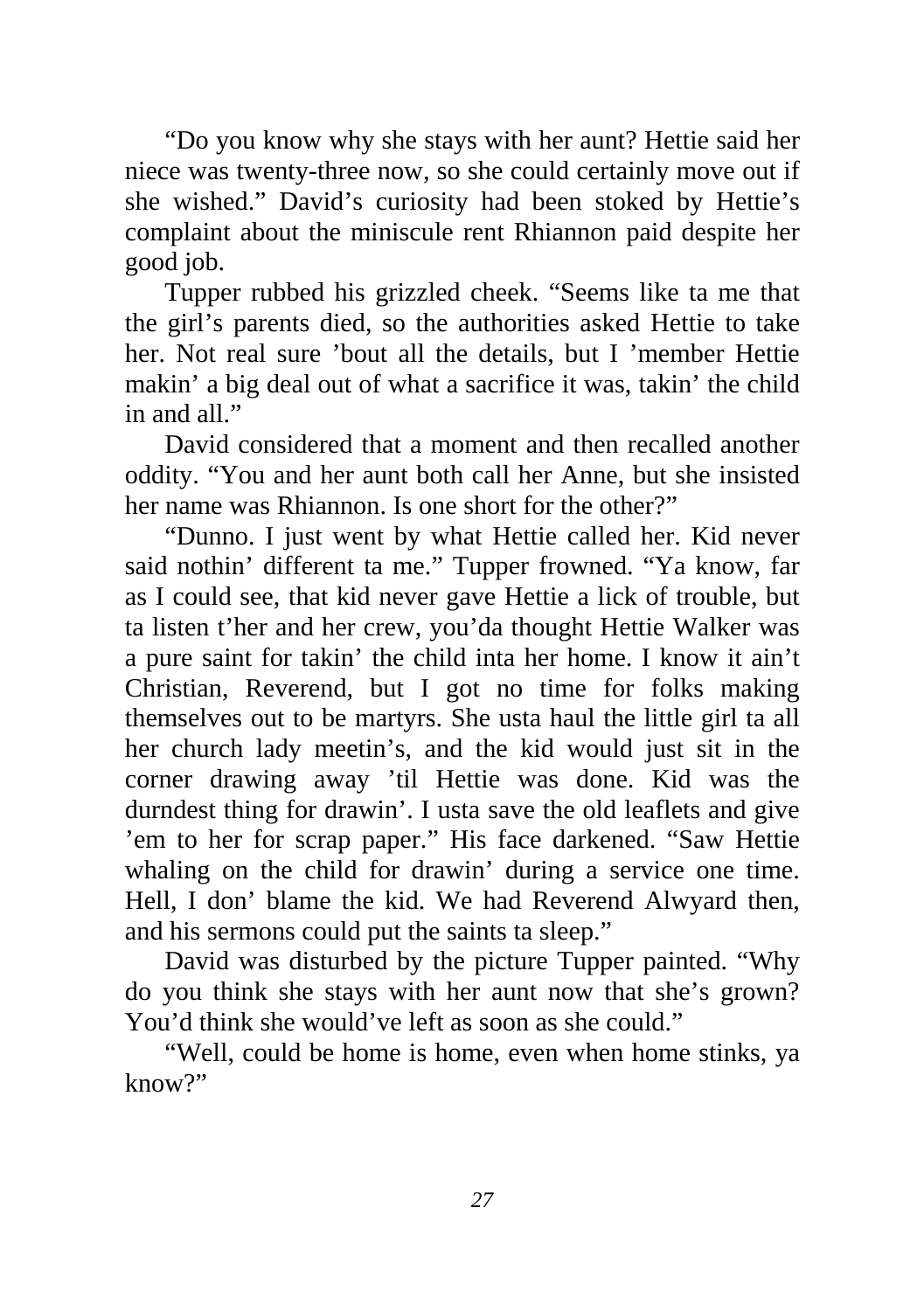"Perhaps," David murmured, unconvinced. His mind began to wander as he pondered ways to reach out to someone who obviously had no interest in being reached.

"Speak of the devil." Tupper pointed out the side window to the street beyond. Hettie and two of her cronies walked down the street. "Goin' ta their regular Saturday afternoon meetin'. They all go over ta Miz Carter's house right as rain for a prayer meetin'. I'm thinking there's more gossip than prayer, but they love ta tell folks how they're prayin' for the lost sheep of the world. Hell, if I wuz a lost sheep, I'd rather wait on Jesus' comin' than have them lookin' fer me."

David grinned, and an idea surfaced. "So how long do these meetings normally last?"

"Dunno 'zactly. I think they usually have dinner together. That's how they get away with callin' it fellowship. Gotta have food." Tupper looked at him quizzically. "Why?"

"No particular reason, but, Tupp, I do believe I'm going to find a little fellowship myself."

 $~ 2 * * * * 2$ 

David walked down Rhiannon's street and was delighted to spy her sitting on the front stoop of Hettie Walker's house. He'd suspected that the combination of the brilliant spring day and her aunt's absence might draw Rhiannon out of her lair.

He pushed open the gate, strolled up the pathway, and ignored the forbidding frown on Rhiannon's face. With her slight frame and gamine features, she reminded him of a short, truculent Audrey Hepburn. He knew he would never get an invitation to sit, so he chose to plop down without permission.

Rhiannon promptly drew away. "My aunt's not here."

David nodded. "I know." *Let's see what wins out—her hostility or curiosity. I think I'll wager on the latter. He tilted* his face back to absorb the welcome warmth of the sun.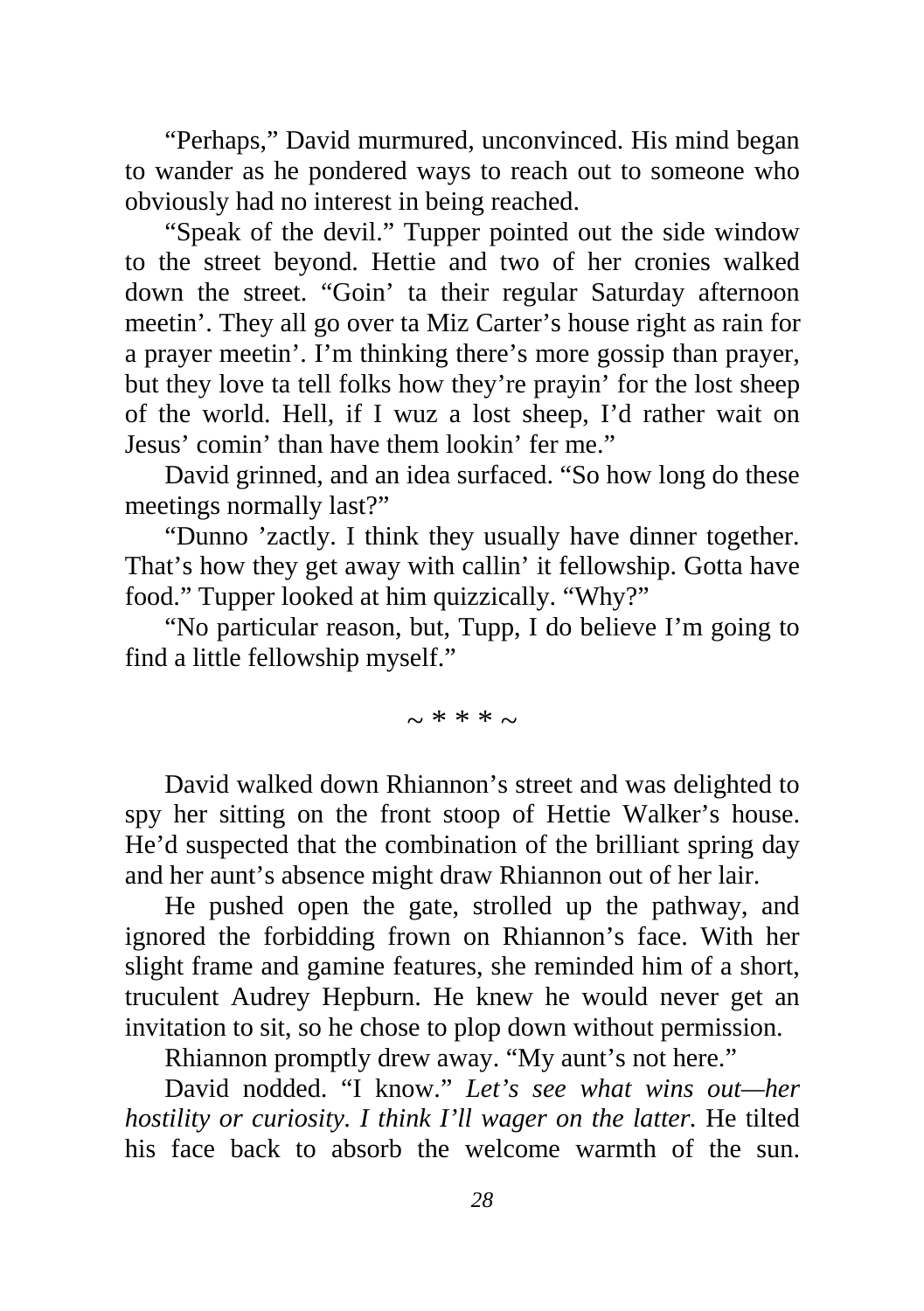*Reminds me of the time me and Jimmy waited out that badger one warm July night. Took almost three hours before it came out of its tunnel. I sure hope she's not going to be as stubborn.* 

Finally, Rhiannon broke the stillness. "So what do you want, Ichabod? Out recruiting?"

*Eh, I've heard worse insults. At least she acknowledged my existence.* "Not at all. I was out for a walk, enjoying a lovely day."

"You want something. Everyone does."

"Nope, not me. Just looking for a place to rest my weary feet." David waggled the extraordinarily long feet he had crossed in front of him.

Rhiannon snorted, but she didn't retreat into the house or throw him out of the yard.

David waited.

"I'm not going to church, you know? There's nothing you say can change my mind on that."

"Wasn't trying to." David voice remained placid.

"If you've got anything else in mind, you can forget that, too."

David threw his head back and laughed until his eyes welled over. Then he noticed that Rhiannon had edged as far away from him as she could. *Uh oh. C'mon, Davie. You don't want to scare the kid.* Slowly, David sat forward and folded himself into a smaller space, careful not to make any sudden move in her direction. "Rhiannon, I have a daughter not all that much younger than you. I assure you, I have no ulterior motive. I simply felt like sitting in the sunshine and chatting with a friend."

"I'm not your friend." Despite Rhiannon's caustic words, she no longer looked poised to flee.

"No, but you could be."

"I don't need any friends."

"You mean you don't need any 'more' friends."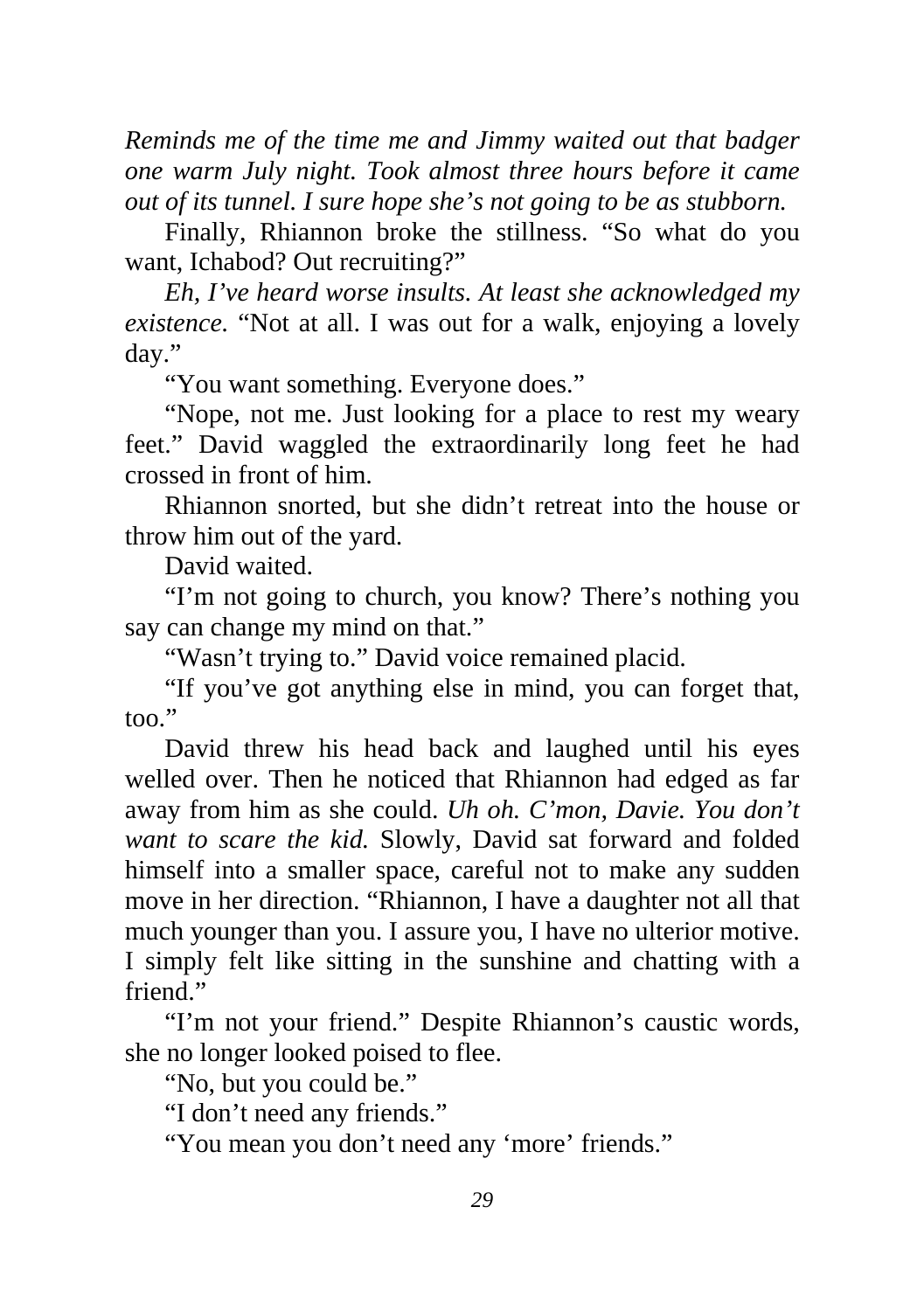Rhiannon refused to look at him. "Meant what I said."

"That's an unusual attitude." David was careful to keep his tone neutral.

Rhiannon shrugged but said nothing.

"What about your old school friends? Don't you see them anymore?"

"Good joke, Ichabod."

Unmistakable bitterness under laid the words, but David had long ago learned the value of patient silence. He waited to see whether she would add anything to her cryptic comment.

"I was one of the school freaks. There weren't many kids who'd even talk to me, unless they wanted me to draw something for them. Then they'd be nice, but only until I delivered. Took me a while to understand my role. At first I thought when I drew something for them, they'd be my friends afterwards. I learned different."

"Surely there must have been someone who didn't go along with the crowd?"

Rhiannon shot David a quick glance, then looked away again. "There was one—Patsy. They made her a pariah, too, because she was a native kid. We used to hang out some."

"Do you ever see her now?"

"She dropped out of school in tenth grade. I think it just got to be too much for her. We were only school friends, so I never saw her outside. I always wondered what happened to her. The day she left, she gave me a dream catcher she made. I wish I'd known she wasn't coming back, so I could've drawn something special for her."

David allowed himself time to let the lump in his throat diminish. He knew any sympathy he offered would be rejected and could undermine what small gains he had made. Instead, he turned the conversation on a safer tack. "So, you just sitting out here working on your tan?"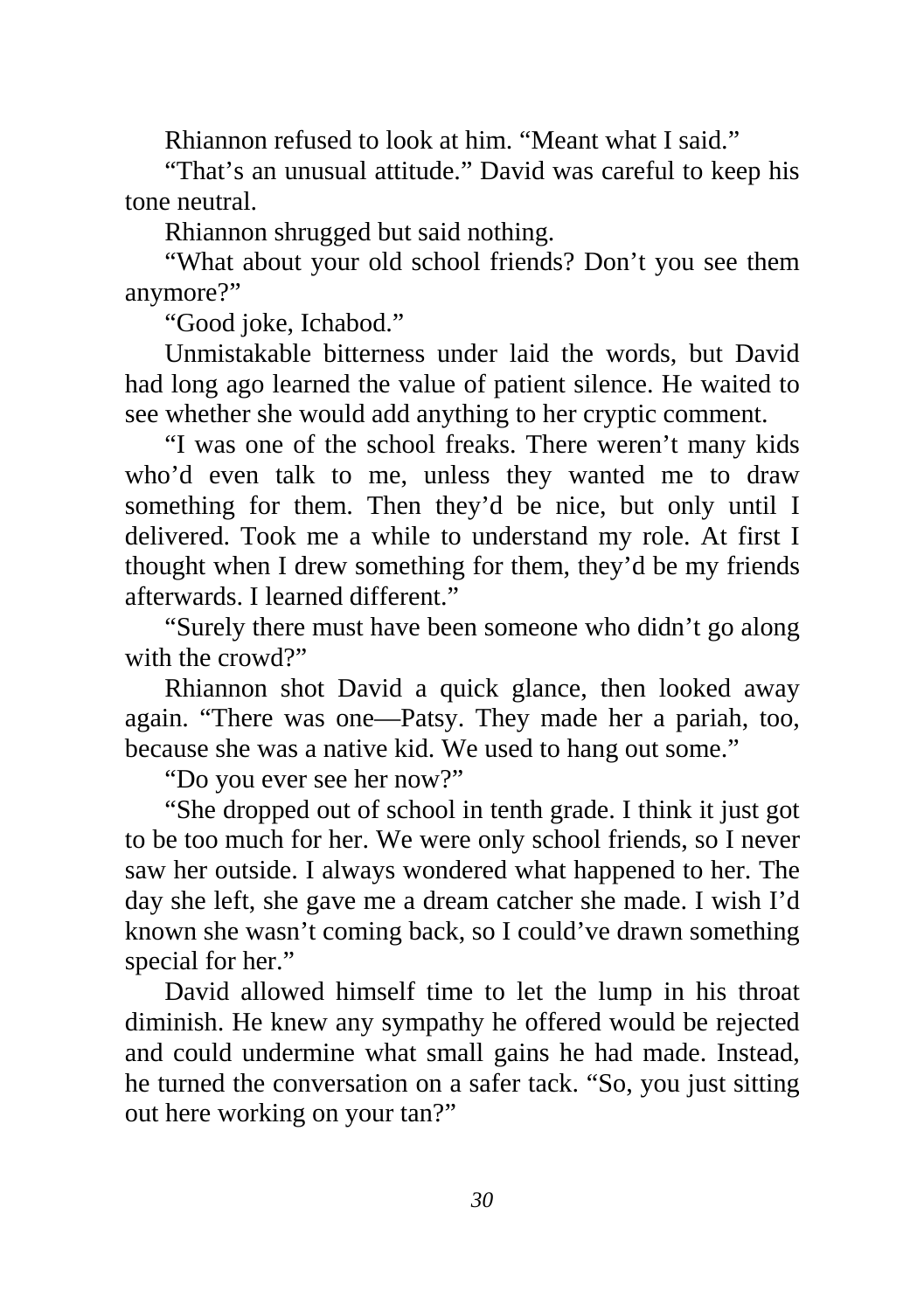Rhiannon shrugged and looked out across the street. "I was thinking about my new job."

David allowed a note of cautious interest into his voice. "What do you do?"

"I'm a legal assistant. I'm still with the same firm, but I transferred from corporate to an immigration lawyer this week."

David tucked one long leg under the other and studied Rhiannon. *Something's bugging her, but this time I don't think it's me.* "That's quite a switch. How's the new boss?"

"Okay." Rhiannon shrugged. "She's decent, at least so far. She pretty much tells me what she needs and leaves me alone to do it."

*Somehow I get the feeling being left alone is exactly what she wants…at home and work.* "So what don't you like about the job?"

"Who said I don't like it?"

David raised an eyebrow.

"Okay, so the work itself is fascinating, a lot more so than the corporate work I was doing." Her voice trailed off, and she stared into the distance.

"But?" David prompted.

Rhiannon pulled herself back from wherever her thoughts had taken her. "My job is to dig up research and help my boss substantiate cases for immigrants requesting refugee status. A couple of days ago, the woman I'm replacing gave me a case to work on, and I haven't been able to get it out of my head."

Rhiannon fidgeted, and David waited. *I wonder if she's ever confided in anyone.*

"It was the case of a Romany man, you know, a Gypsy?"

David nodded. He remembered a Romany family from his posting in Fort St. John.

"His name is Marius, and he's in his mid-thirties. He had a pretty rough time growing up as a Gypsy in Romania. His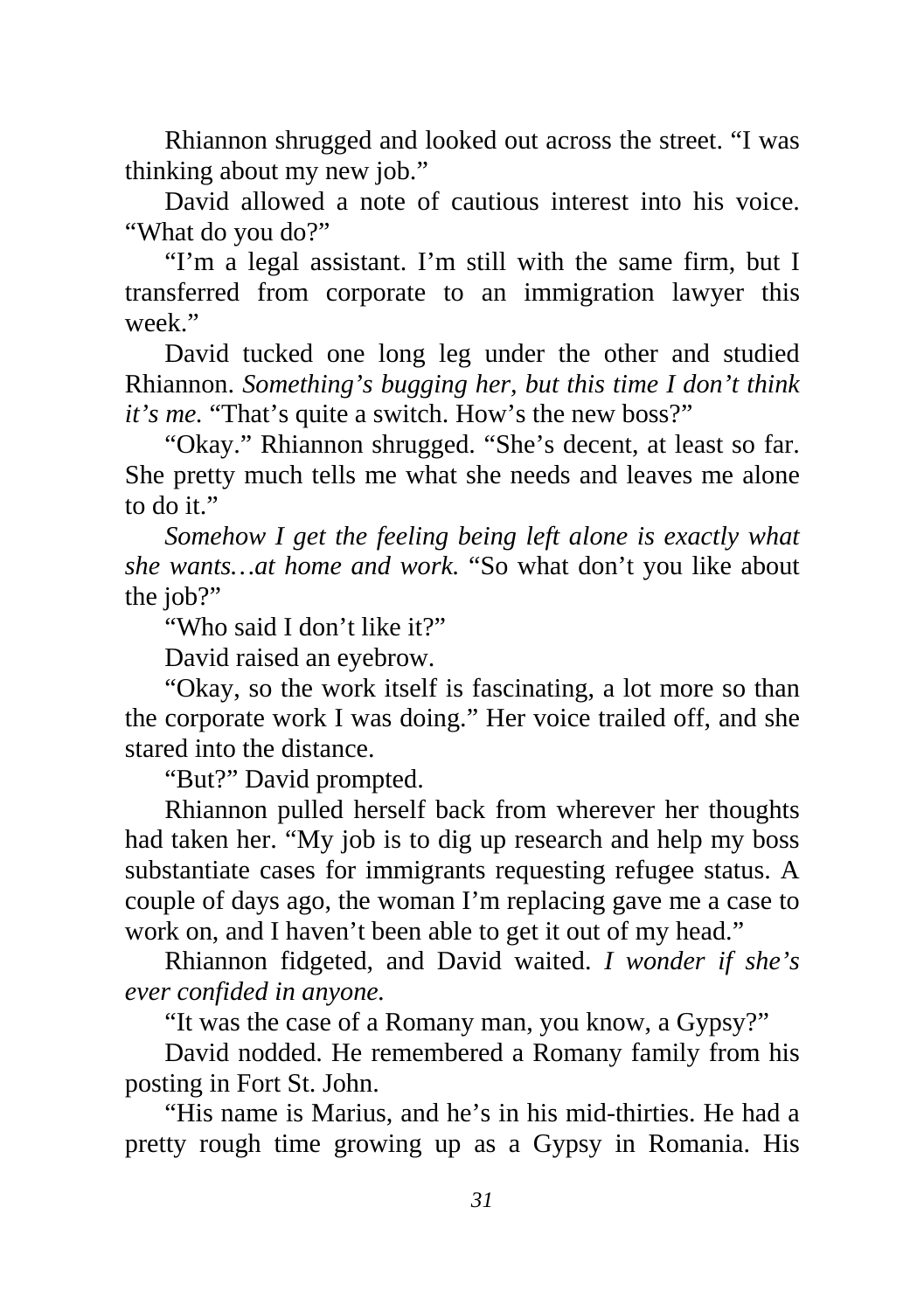father was a political prisoner for a few years, and his uncle was executed. Even after his dad came home, he had to report in every month to the Romanian secret service. Anyway, this guy grows up, gets married, and even has a couple of kids. After the revolution in '89, he thought things were going to get better, but they didn't. He lost his job because he's Rom, and because of his family's dissident history."

Rhiannon slipped into her narrative so completely that she unconsciously rested one hand against David's knee for a moment. "Finally, Marius had enough. He joined the Roma Party with his brother, and they were assigned to go around to the Gypsy communities telling them of their rights and teaching them how to vote. Immediately, the authorities started harassing the brothers. They're stopped, beaten, arbitrarily arrested, but still they keep up their political work."

"Sounds like he and his brother were very committed to their cause."

Rhiannon instantly stiffened and drew back. "You're not getting the whole picture. Marius wasn't the only one to suffer. The police went to his parents' house to look for him. When his mother tried to stop them from ransacking the place, they beat her, too. At the hospital, the doctor told Marius' father that it wouldn't be any loss if a Gypsy woman died. By four in the morning, she was having trouble breathing, but the nurse wouldn't do anything without a doctor's authorization. She died an hour later."

"That's terrible. No wonder he emigrated."

"Hell, that's not the worst of it. After the autopsy showed his mother died of a clot on the brain, her husband was sent to prison for beating his wife to death. Sometime after that, Marius and his family were walking home from a Roma Party meeting when four men came up and forced them into a car. They were taken to a fenced-in yard, where they beat him and raped his wife in front of their children, while they cried and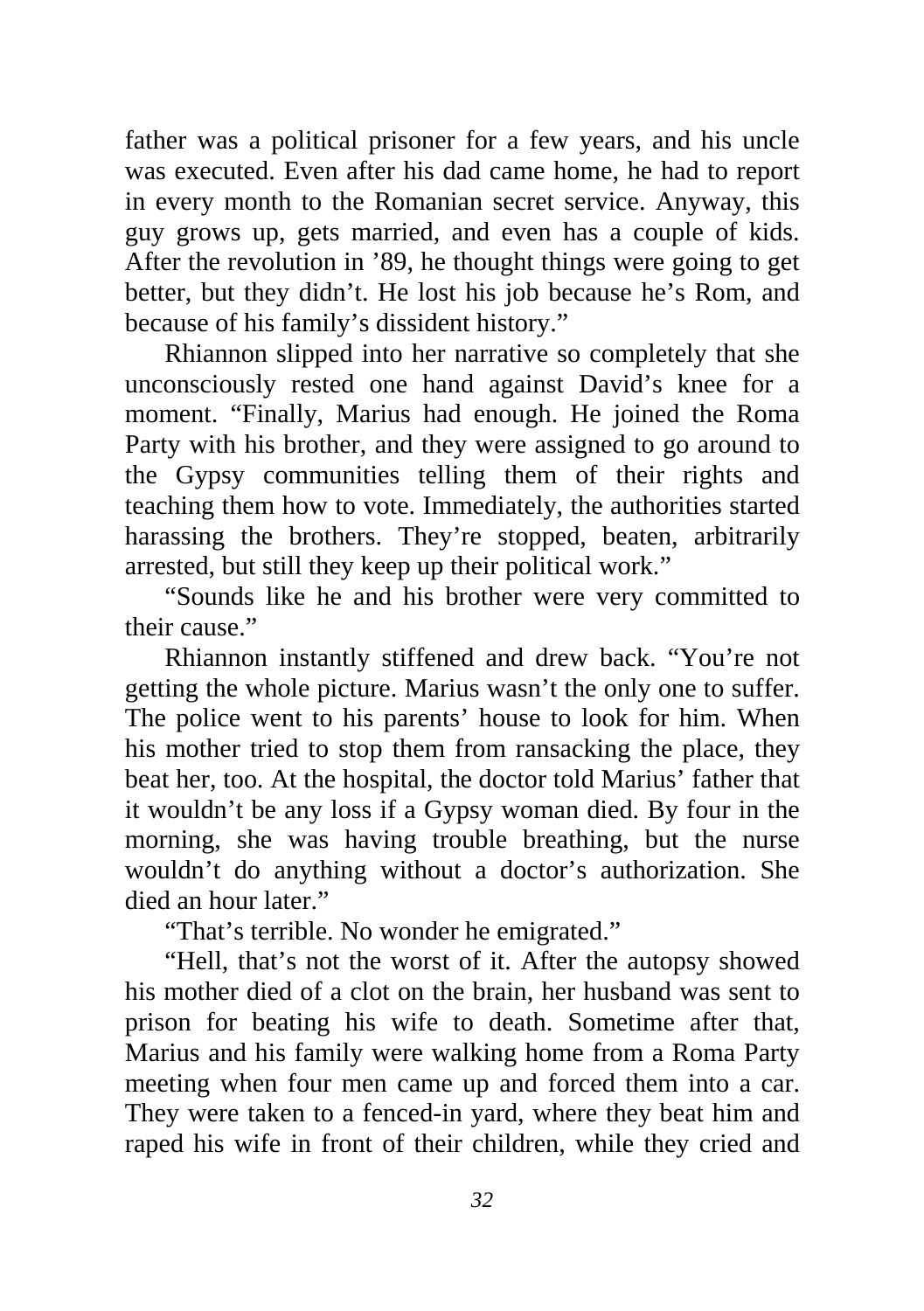begged for mercy. When they were thrown back out on the street, they realized they'd been in the backyard of a secret service building."

Rhiannon's story chilled David. *God, what can I say? No wonder it haunts her. It would haunt me too. It* has *haunted me, too.* "What happened then?"

"I guess it was the last straw. Marius bought a fake Hungarian passport on the black market, and a contact smuggled him out across the Hungarian border. Everyone figured that with him out of the country, his family would be safe, but the police came looking for him, and when they didn't find him, they beat his wife up and raped her again. She hid out all summer until her family could save enough money to get her and the children out of the country."

"So now they're together…here?"

"Yeah. But don't you see? He failed them. If it was just him, on his own, giving everything for his political beliefs, then I could understand. But what he did hurt his family. His mother died, his father was put in prison, his wife was raped and his kids terrorized, but he didn't stop. All he cared about was his little crusade. What kind of man puts that ahead of his family?"

*And so we arrive at the crux. Tread carefully, Davie, m'lad.* "Maybe he felt he was doing what was best for them in the long run. You know, working for a better future where things like that wouldn't happen. Maybe he felt the price was worth it."

Abruptly Rhiannon stood and paced in front of the small stoop. "Did he ever ask them if they were willing to pay the price? Or did he just make that decision for them?"

"I don't think we can second guess what happened, not knowing him or the circumstances, but I'd assume that at least he and his wife talked it over and decided supporting the cause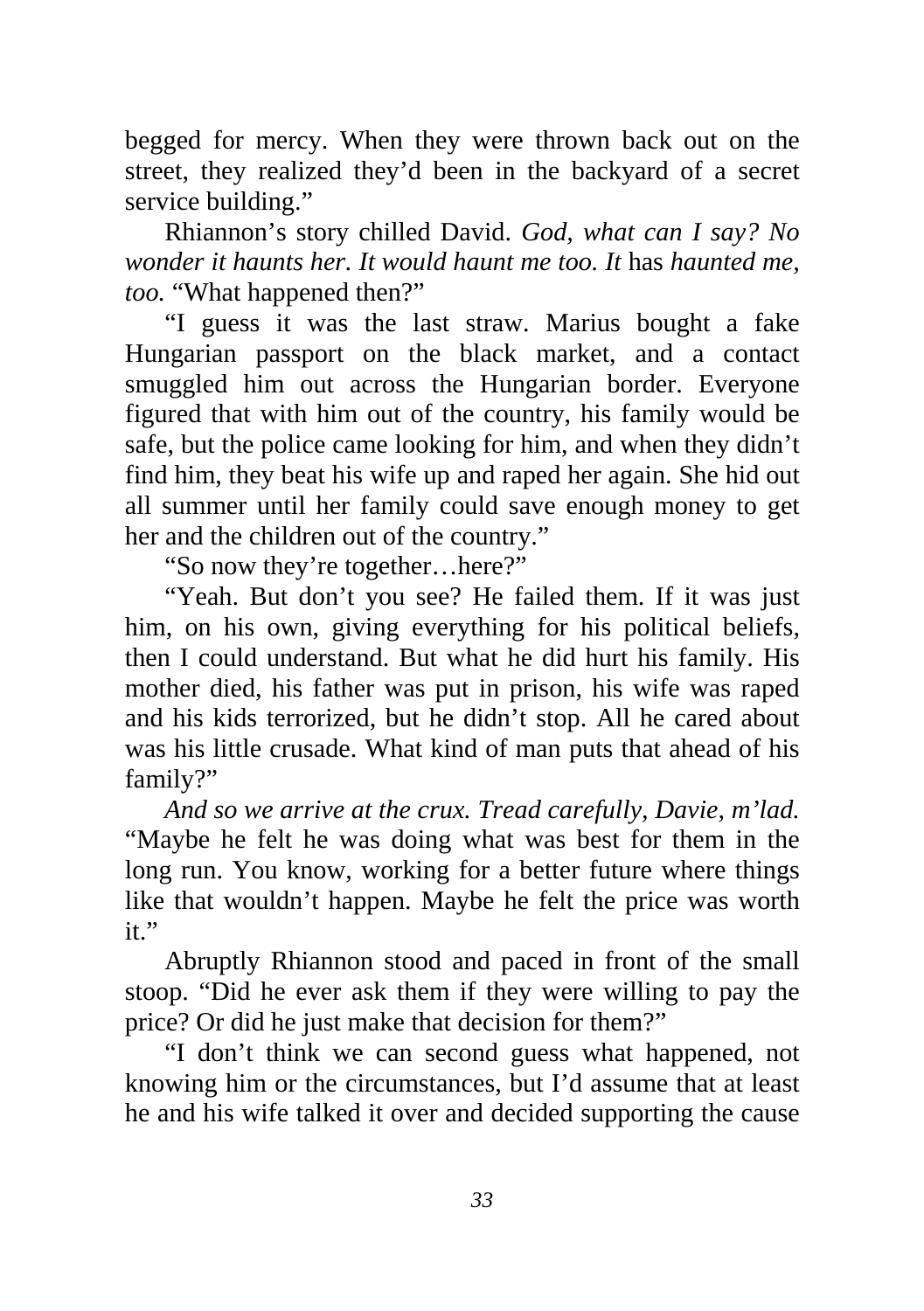was worth the risk." When Rhiannon turned on him, David was struck by the anger in her eyes.

"And what about the little kids? Who was looking out for them? They were the parents. They're supposed to be doing what's best for their children!" She sank down next to David and rested her head in her hands. "It never does any good anyway. One man can't stand against the tyrants."

"I don't believe that. One man can stop a line of tanks."

"Only if the tanks choose to stop for him, Ichabod. Otherwise, they keep on rolling and squish him into a puddle of nothing. Then what good is his noble gesture?"

"It matters, Rhiannon, it matters." David shook his head. Her disillusionment sat painfully at odds with her youthful passion. "It matters because one man stood up, and if he can, then more will stand after him, until so many stand up that the tanks can't possibly run over them all."

A tiny, unwilling smile flirted with Rhiannon's lips. "You're okay. You're wrong, but you're okay."

Startled, David smiled back. "Aw, you're not so bad yourself, for a baby cynic."

"Who're you calling a baby?" Rhiannon growled, but there was no heat behind her words.

David was about to tease her in return when Rhiannon's shoulders stiffened and she turned her head to stare down the street. David followed her gaze. A motorcycle came toward them. Rhiannon watched it intently and relaxed only as it continued past them and up the street.

"Problem?"

Rhiannon shook her head. "No. I just thought it might be my neighbours coming back early. They're usually gone all day on Saturdays."

"Not your favourite people, I take it."

"Not anyone's favourite people around here. I had a bit of a run-in with them earlier this week, and I've been trying to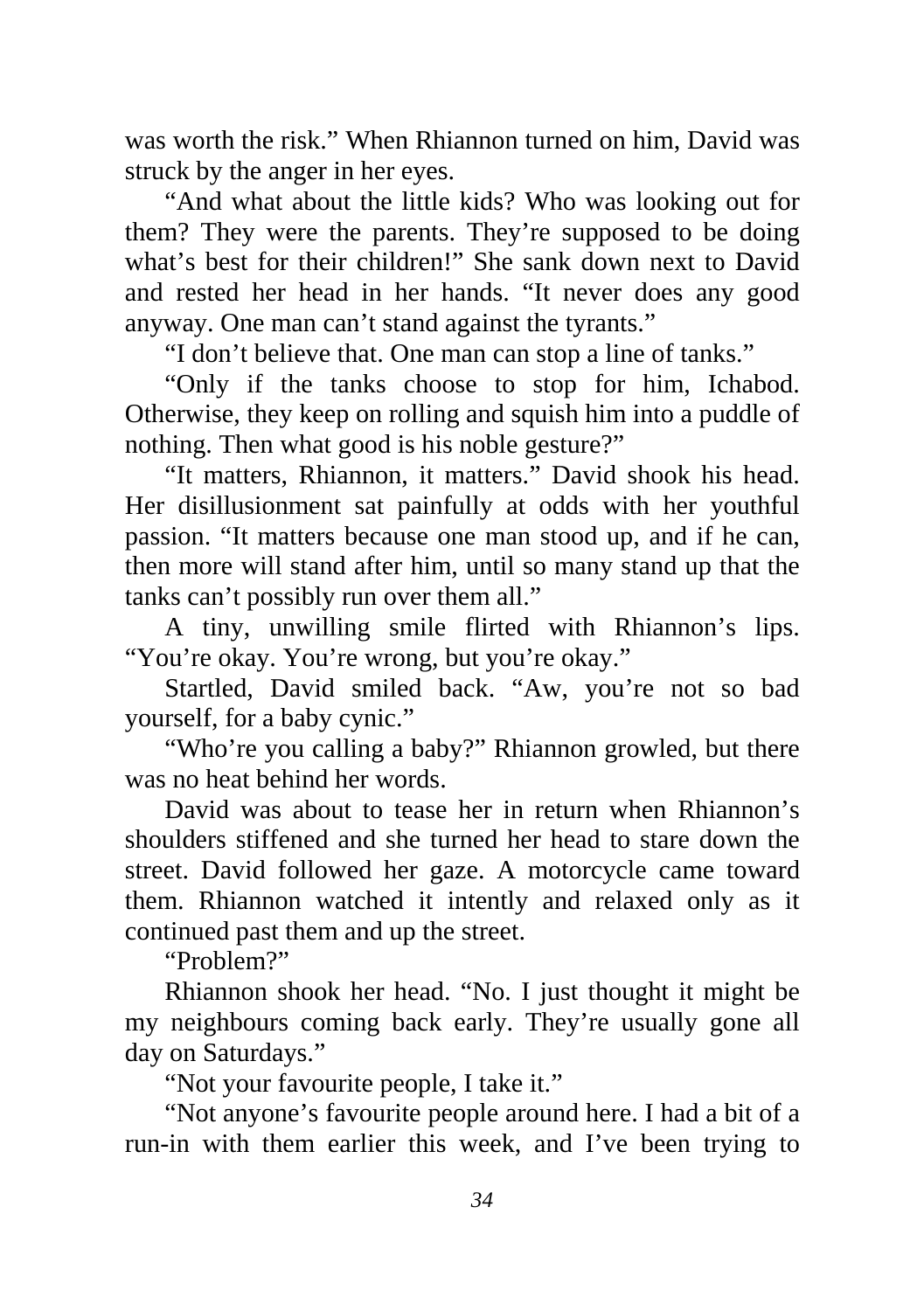avoid them ever since. I changed my route coming home, and so far they haven't seen me."

David straightened. "If you're really afraid of them, then maybe we should call the police."

"We? You really are new around here. Trust me, there's nothing the police can do. Pike and Eddie are very good at covering their tracks, and they always have alibis."

"Well, we can't sit still and allow this to go on. Maybe I should call a neighbourhood meeting to deal with the issue."

"God, you're such an innocent. Believe me, the people around here are too cowed to stand up to the King brothers. You call a meeting, and no one will come. You go to the police, and maybe they'll run a patrol car through here once a night, but they can't do anything until a crime is committed. We don't fork over a lot of taxes around this area, so it's not like they're going to pay a whole lot of attention to a couple of neighbourhood bullyboys. You just don't get how it works down here."

"This isn't the first inner city parish I've been assigned to. Nothing worth having ever came easily, but that's what it's going to take. Do you really want to live like this for the rest of your life, scared of every street sound?"

Rhiannon looked at him with a glint of defiance in her eyes. "I'm not going to be living like this the rest of my life. A year from now, I'm going to be a million miles away from the King brothers."

"And your family?"

"Especially my family." She practically spat the words.

*She does not like her aunt.* While David understood the sentiment, it also saddened him. *She seems so alone.* 

"What about your family? You said you had a daughter."

David was caught off guard by the change of topic. "Liz, yes, and a son, Dylan. They're back east in Nova Scotia."

"Why aren't they with you?"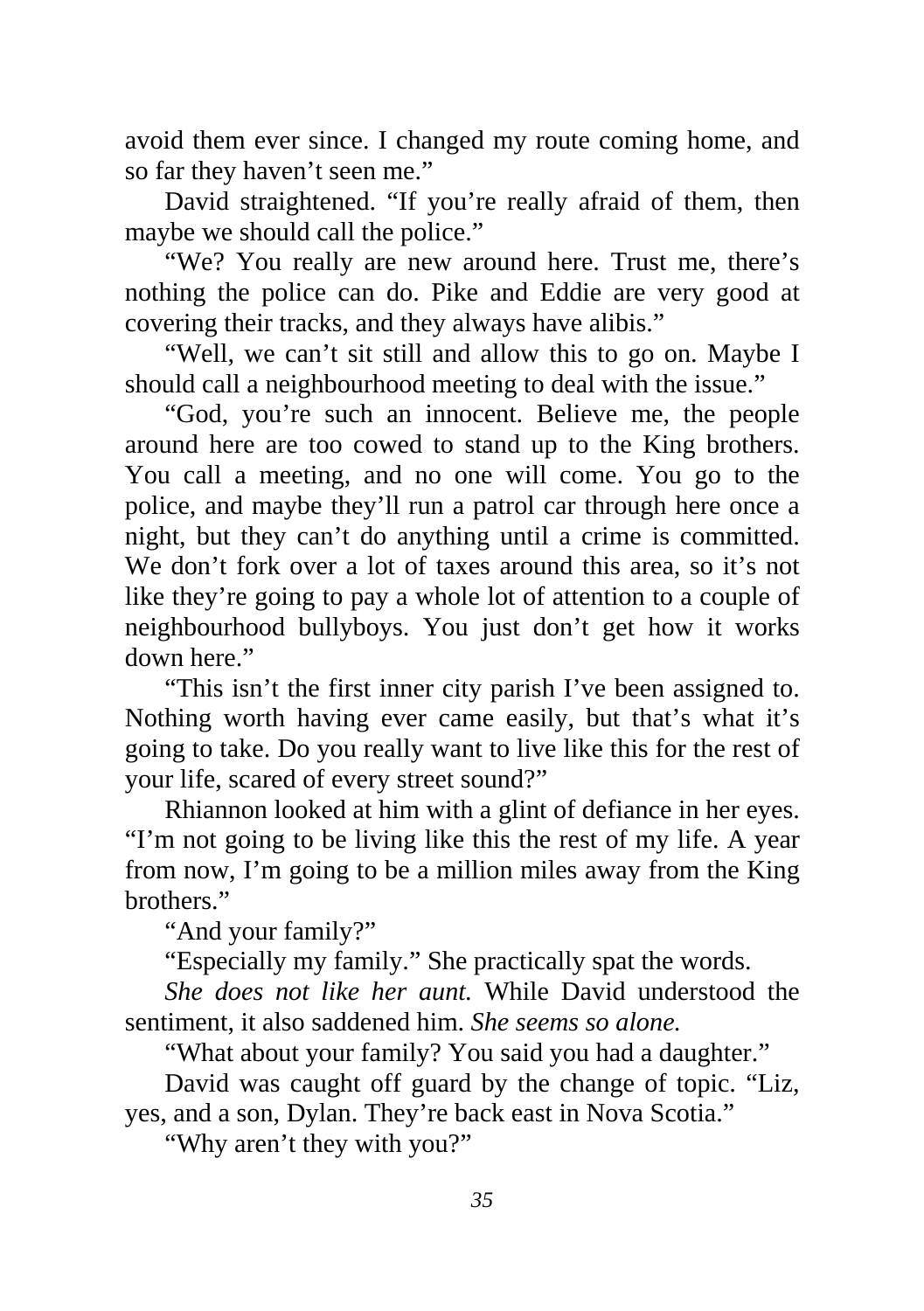*Fair's fair, I guess.* "Because my wife took my son and daughter with her when she left me ten years ago to move back to her home in Halifax."

"Huh. So why did she leave?"

"She didn't like the assignments I was given. She was tired of raising our children in rundown neighbourhoods and decided to take them home to her folks."

"Couldn't you have asked for parishes in better locations?" Her eyes were alight with interest.

"Yes, I suppose I could've asked, but no one else was willing to take those postings. I felt the work I was doing was worth a few broken windows and stripped down cars."

"Worth more than your family?"

*I've asked myself that a thousand times since Hannah left. I still don't have an answer. Don't know that I ever will.*

When he didn't speak, Rhiannon snorted. "You're no better than Marius." She shook her head and stood up in a single, sharp motion. "I've got work to do." Rhiannon went into the house and closed the door behind her.

David stared at the door. Finally, he stood and walked back down the path to the sidewalk. He pulled the gate closed behind him and started down the sidewalk. "Well, that went brilliantly, didn't it?"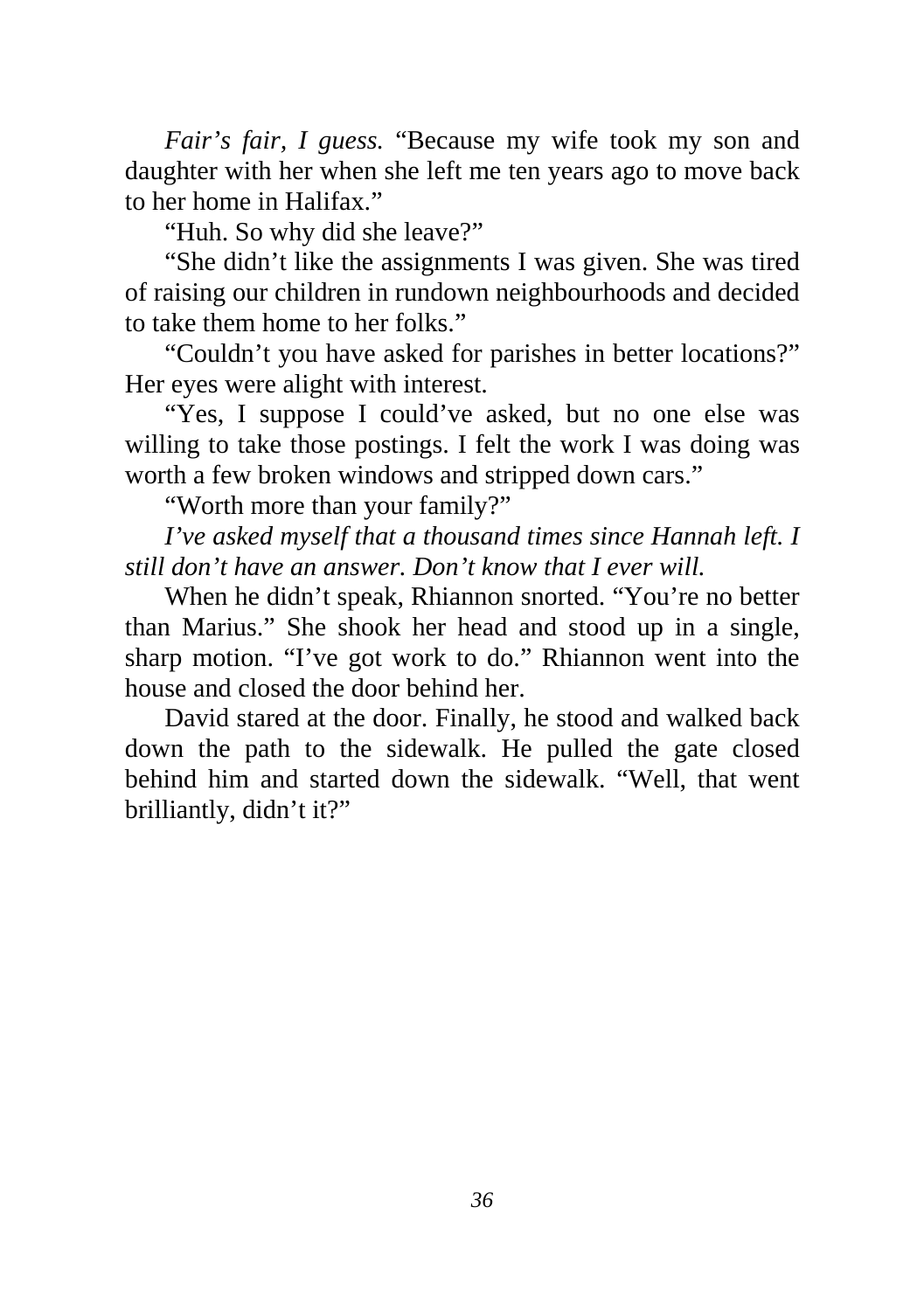### To Continue Reading, Please Purchase

## BROKEN FAITH

via [smashwords](https://www.smashwords.com/books/view/380874) [amazon](http://www.amazon.com/Broken-Faith-Lois-Cloarec-Hart-ebook/dp/B00GSTWKJQ/ref=sr_1_3?s=books&ie=UTF8&qid=1385217265&sr=1-3&keywords=broken+faith) Bella Books Apple and many others.

This excerpt is offered by Ylva Publishing. Its primary function is the orientation of interested readers © Ylva Publishing | www.ylva-publishing.com